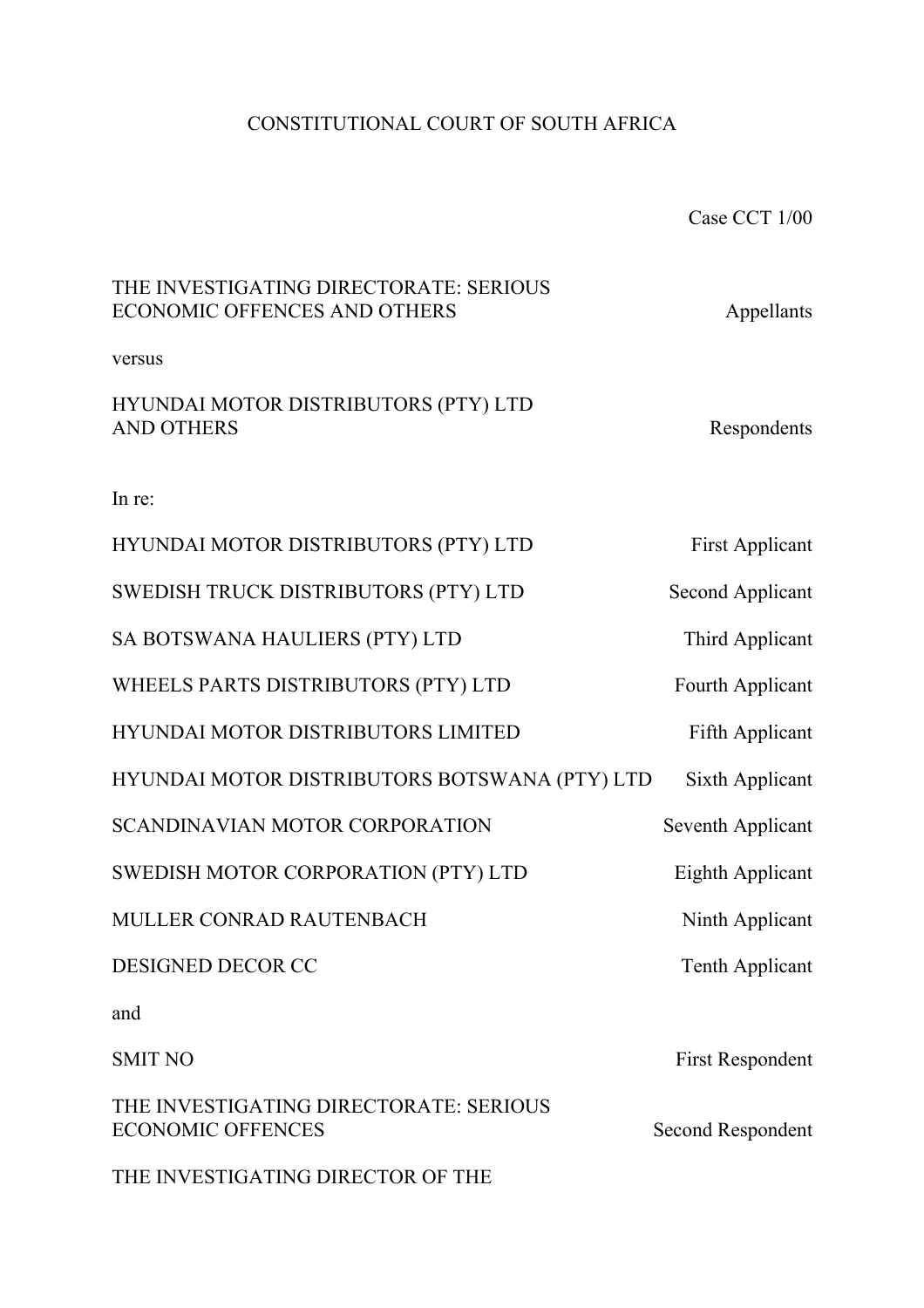| <b>INVESTIGATING DIRECTORATE: SERIOUS</b><br><b>ECONOMIC OFFENCES</b> | Third Respondent  |
|-----------------------------------------------------------------------|-------------------|
| THE NATIONAL DIRECTOR OF PUBLIC PROSECUTIONS                          | Fourth Respondent |
| THE COMMISSIONER FOR THE SOUTH<br>AFRICAN REVENUE SERVICE             | Fifth Respondent  |
| THE MINISTER OF JUSTICE                                               | Sixth Respondent  |
| Heard on :<br>16 March 2000                                           |                   |

## JUDGMENT

LANGA DP:

Decided on : 25 August 2000

*Introduction*

[[1](#page-1-0)] The National Prosecuting Authority  $Act^1$  (the Act) makes provision for the search and seizure of property by an Investigating Director in the office of the National Director of Public Prosecutions, to facilitate the investigation of certain specified offences. The power to search and seize property may be exercised on the authority of a warrant issued by a judicial officer. This case is concerned with the constitutionality of the provisions that authorise the issuing of warrants of search and seizure for purposes of a "preparatory investigation", one of two

<span id="page-1-0"></span> $\mathbf{1}$ Act 32 of 1998.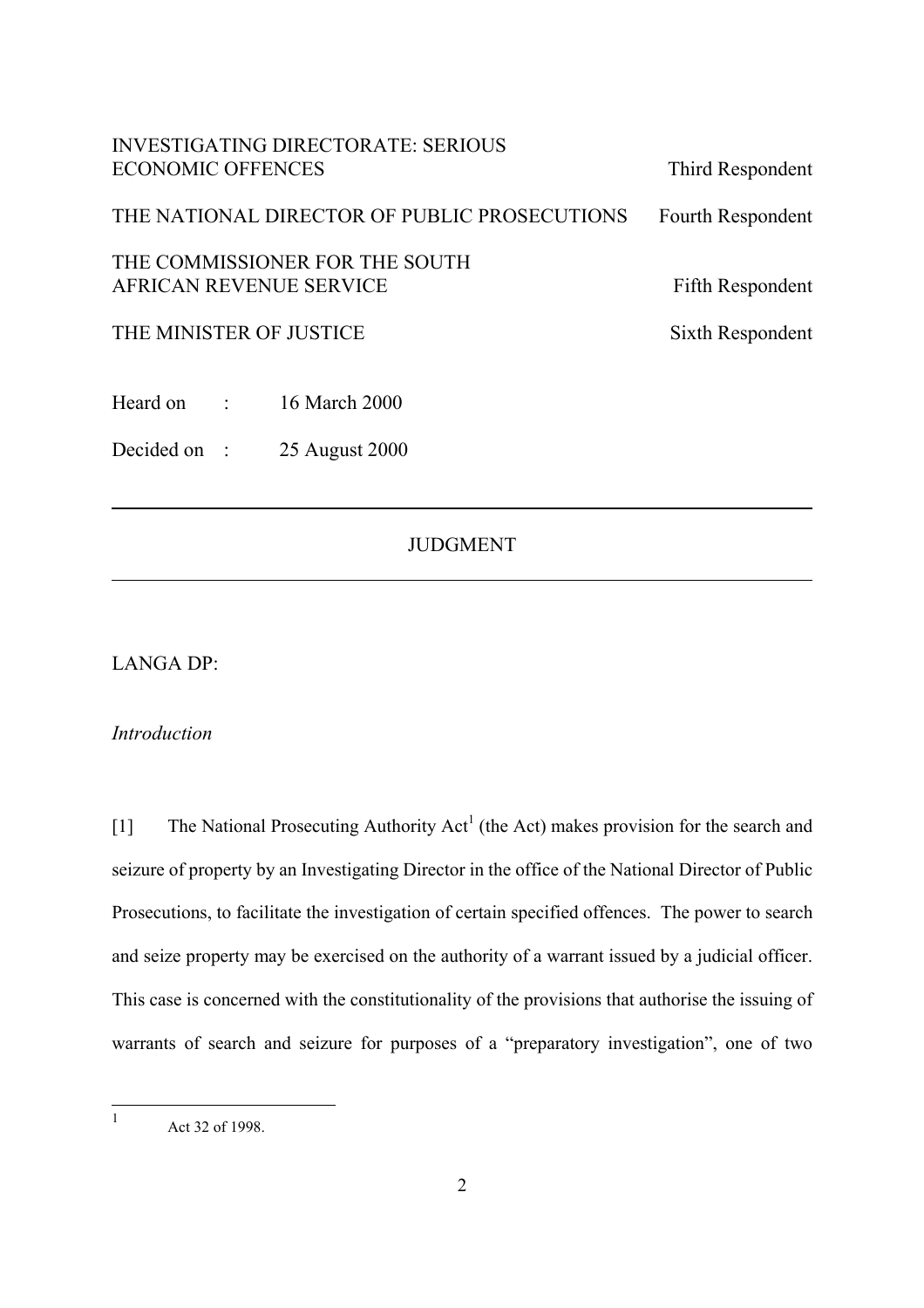investigatory procedures provided for in Chapter 5 of the Act.

#### *The facts of the case*

<span id="page-2-2"></span>[2] On 17 November 1999, search warrants were authorised by the first respondent, a judge of the Transvaal High Court (the High Court), pursuant to an application made to him in chambers by the Investigating Directorate for Serious Economic Offences and its Investigating Director, respectively the second and third respondents. The warrants empowered the second and third respondents to conduct a search and seizure operation, for purposes of a preparatory investigation, at the premises of the "Wheels of Africa Group of Companies" and at the home of the ninth applicant, Mr Muller Conrad Rautenbach. The search was carried out on 18 and 19 November 1999 and a large quantity of documents, records and data - three lorry-loads in fact were seized.

[3] Applicants immediately approached the High Court challenging the legal and constitutional validity of the operation. The relief they sought was wide-ranging. In his judgment delivered on 23 December 1999, $^2$  Southwood J, before whom the matter was argued, declared certain provisions of the Act to be unconstitutional. This application, brought under sections  $167(5)^3$  $167(5)^3$  and  $172(2)(a)^4$  $172(2)(a)^4$  of the Constitution, is for the confirmation of that declaration of

<span id="page-2-0"></span> $\overline{2}$ 

<span id="page-2-1"></span><sup>3</sup> It reads:

<sup>2</sup> Reported as *Hyundai Motor Distributors (Pty) Ltd and Others v Smit NO and Others* 2000 (2) SA 934 (T).

<sup>&</sup>quot;The Constitutional Court makes the final decision whether an Act of Parliament, a provincial Act or conduct of the President is constitutional, and must confirm an order of invalidity made by the Supreme Court of Appeal, a High Court, or a court of similar status, before that order has any force."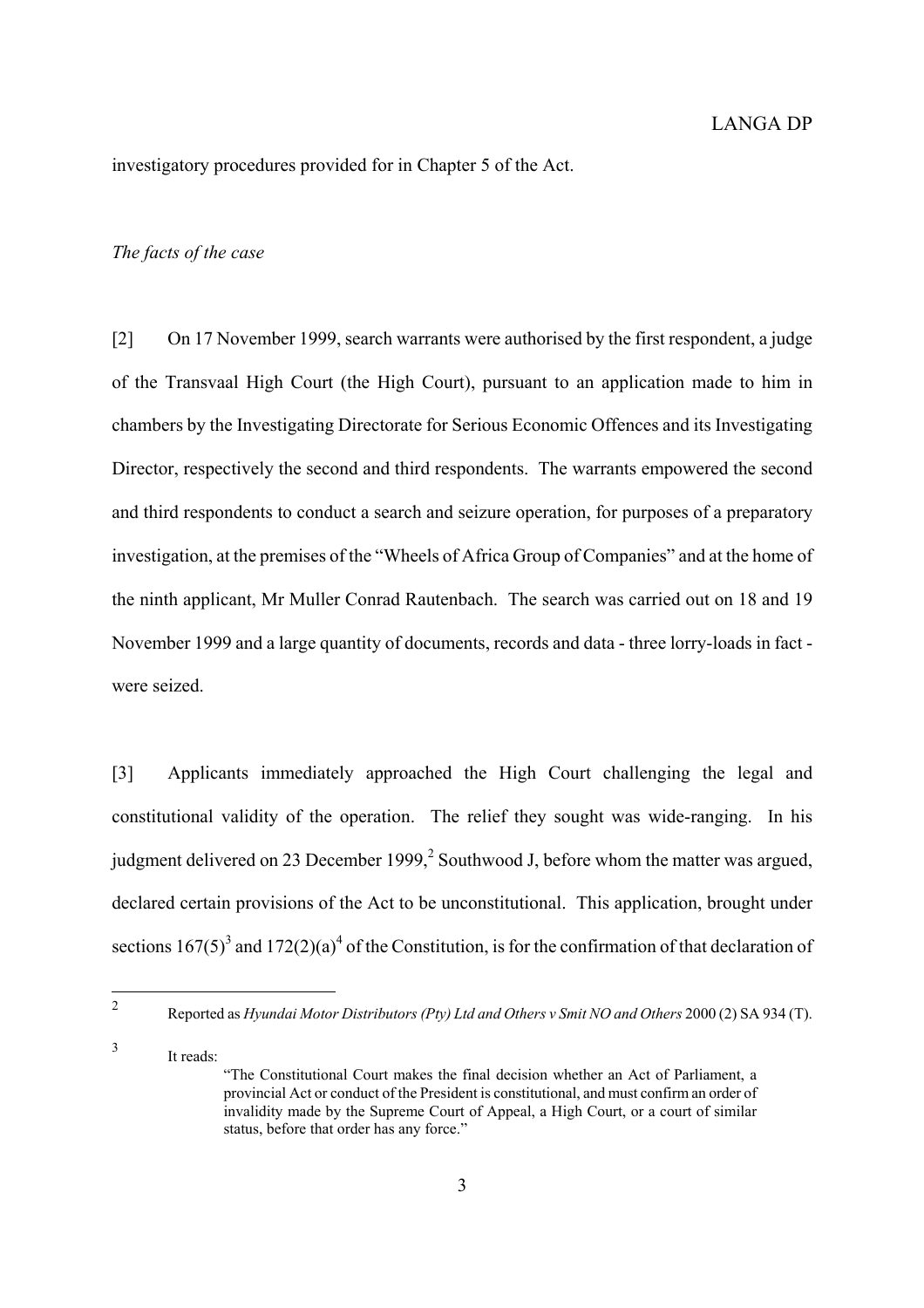invalidity, which is contained in paragraph 1 of the order of Southwood J and reads:

"The provisions of ss 29(5), 28(13) and 28(14) of the National Prosecuting Authority Act 32 of 1998 are declared to be inconsistent with the Constitution and invalid, to the extent only that they permit the issue of a warrant to authorise the search and seizure of property and accordingly the invasion of privacy of persons where there are no reasonable grounds to suspect that a specified offence has been committed."[5](#page-3-0)

order concerning the constitutional validity of an Act of Parliament, a provincial Act or any conduct of the President, but an order of constitutional invalidity has no force unless it is confirmed by the Constitutional Court."

<span id="page-3-0"></span><sup>5</sup> At 973I - 974A. Some of the other relief given by Southwood J reads as follows:

. . . .

"(2) The decision of the first respondent to issue the search warrants . . . in terms of s29(4) and (5) of the National Prosecuting Authority Act 1998 is reviewed and set aside.

(3) The second and third respondents are ordered to return to the applicants forthwith all the documents, records, data and other property of the applicants seized by the second and third respondents under search warrants, as well as all photographic or electronic copies thereof, and insofar as the records consist of electronic data of the applicants which were copied by the second and third respondents the second and third respondents are ordered to destroy such data forthwith.

(10) The Registrar of this Court is directed to comply with Rule 15 of the Rules of the Constitutional Court in respect of the order declaring the provisions of ss 29(5), 28(13) and 28(14) unconstitutional."

 <sup>4</sup> This section reads: "The Supreme Court of Appeal, a High Court or a court of similar status may make an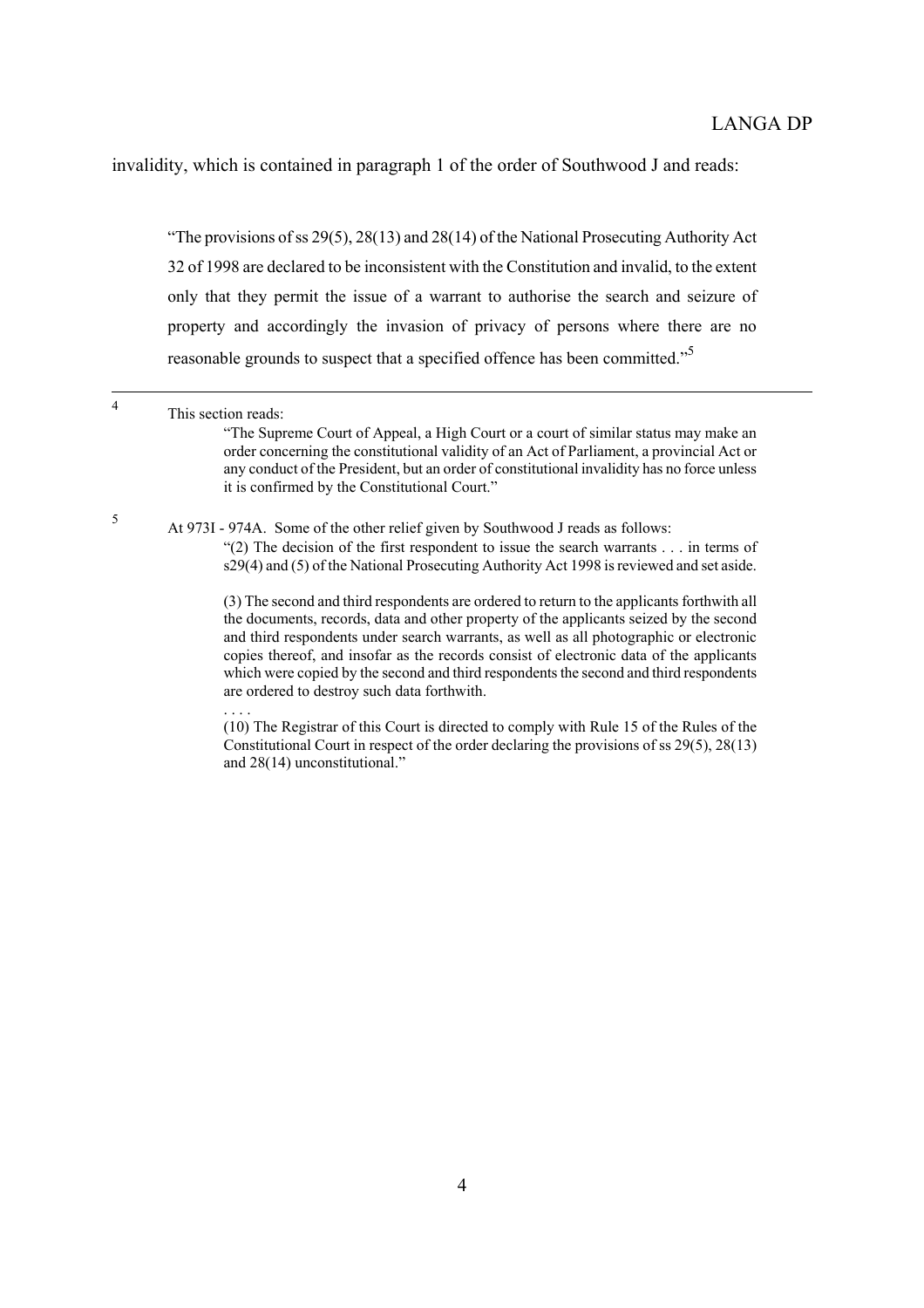The rest of the order is not relevant for purposes of this judgment. Confirmation of the order is opposed by the second, third, fourth, fifth and sixth respondents, who have also filed an appeal contending that the provisions in question are consistent with the Constitution. The dispute before us concerns the constitutionality of the relevant provisions only in so far as they apply to a preparatory investigation. For the sake of convenience, the parties will be referred to in this judgment in the manner in which they were cited in the application before the High Court.

### *The scheme of the Act*

. . . .

[4] The Act came into force on 16 October 1998. It provides for the establishment of a single national prosecuting authority in the Republic pursuant to section 179 of the Constitution.<sup>[6](#page-4-0)</sup>

<span id="page-4-0"></span>6 <sup>6</sup> See the Preamble of the Act. The relevant provisions of section 179 of the Constitution read: "(1) There is a single national prosecuting authority in the Republic, structured in

- terms of an Act of Parliament, and consisting of
	- (a) a National Director of Public Prosecutions, who is the head of the prosecuting authority, and is appointed by the President, as head of the national executive; and
	- (b) Directors of Public Prosecutions and prosecutors as determined by an Act of Parliament.
- (2) The prosecuting authority has the power to institute criminal proceedings on behalf of the state, and to carry out any necessary functions incidental to instituting criminal proceedings.
- (3) National legislation must ensure that the Directors of Public Prosecutions (a) are appropriately qualified; and
	- (b) are responsible for prosecutions in specific jurisdictions, subject to subsection  $(5)$ .
- (4) National legislation must ensure that the prosecuting authority exercises its functions without fear, favour or prejudice.
- (7) All other matters concerning the prosecuting authority must be determined by national legislation."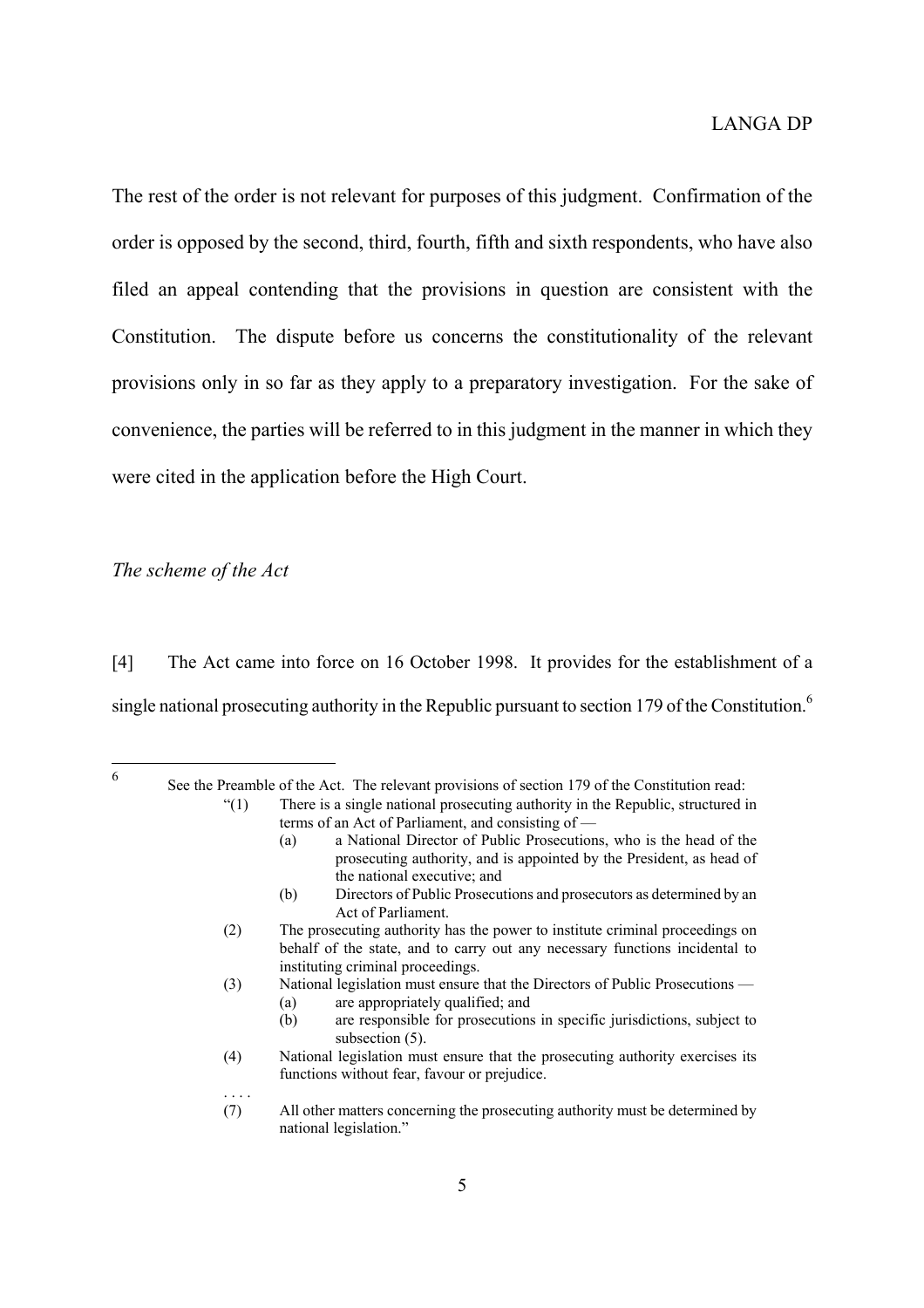The national prosecuting authority consists of a national director, deputy national directors, directors, deputy directors and prosecutors.<sup>[7](#page-5-0)</sup> In terms of the Act, the President may establish up to three Investigating Directorates within the office of the National Director of Public Prosecutions<sup>[8](#page-5-1)</sup> in respect of specific offences or specified categories of offences. Three Investigating Directorates have, as a consequence, been established; the first is for the investigation of organised crime and public safety offences, $9$  the second for serious economic offences<sup>10</sup> and the last for the investigation of corruption.<sup>11</sup> The powers and duties of the Investigating Directorates are set out in Chapter 5 of the Act.

[5] This matter is concerned with the activities of the Investigating Directorate for Serious Economic Offences. It is necessary to draw attention to section 26(1) of the Act which defines a "specified offence" as —

"any offence which in the opinion of the *Investigating Director* falls within the category

<span id="page-5-0"></span> $\overline{7}$ Section 4 of the Act.

<span id="page-5-1"></span><sup>8</sup> Section  $7(1)(a)$  of the Act.

<span id="page-5-2"></span><sup>9</sup> Proclamation R 102, 1998 (GG 19372, 16 October 1998).

<span id="page-5-3"></span><sup>10</sup> Proclamation R 123, 1998 (GG 19579, 4 December 1998).

<span id="page-5-4"></span><sup>11</sup> Proclamation R 14, 2000 (GG 20997, 24 March 2000).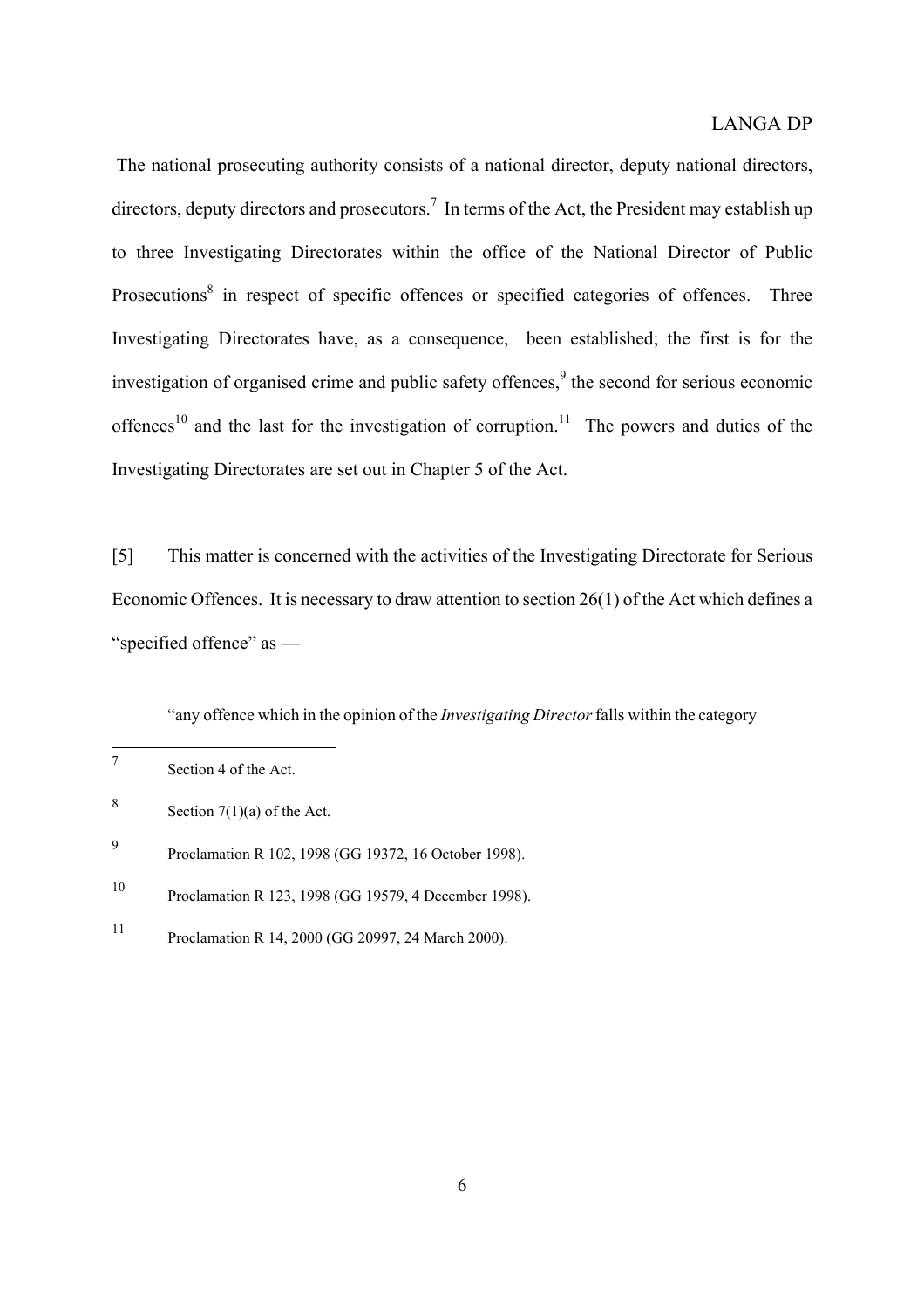of offences set out in the proclamation referred to in section  $7(1)$  in respect of the *Investigating Directorate* concerned."

The specified offences that the second respondent is required to investigate are set out in the Schedule to Proclamation R123 of 1998. They are:

- "(a) Any offence of
	- (i) fraud;
	- (ii) theft;
	- (iii) forgery and uttering; or
	- (iv) corruption in terms of the Corruption Act, 1992 (Act No. 94 of 1992); or
- (b) any other
	- (i) economic common law offence; or
	- (ii) economic offence in contravention of any statutory provision, which involves patrimonial prejudice or potential patrimonial prejudice to the State, any body corporate, trust, institution or person,

which is of a serious and complicated nature."

[6] Central to Chapter 5 are the provisions of sections 28 and 29, which deal respectively with investigations and searches. Section 28 makes provision for two forms of investigatory procedure. The first is an "inquiry"<sup>12</sup> which may be held if the Investigating Director —

"has reason to suspect that a specified offence has been or is being committed or that an attempt has been or is being made to commit such an offence. . ."

The second procedure is a "preparatory investigation"<sup>13</sup> which may be held if the

<span id="page-6-0"></span><sup>12</sup> In section  $28(1)$  of the Act.

<span id="page-6-1"></span> $13$  In section 28(13) of the Act.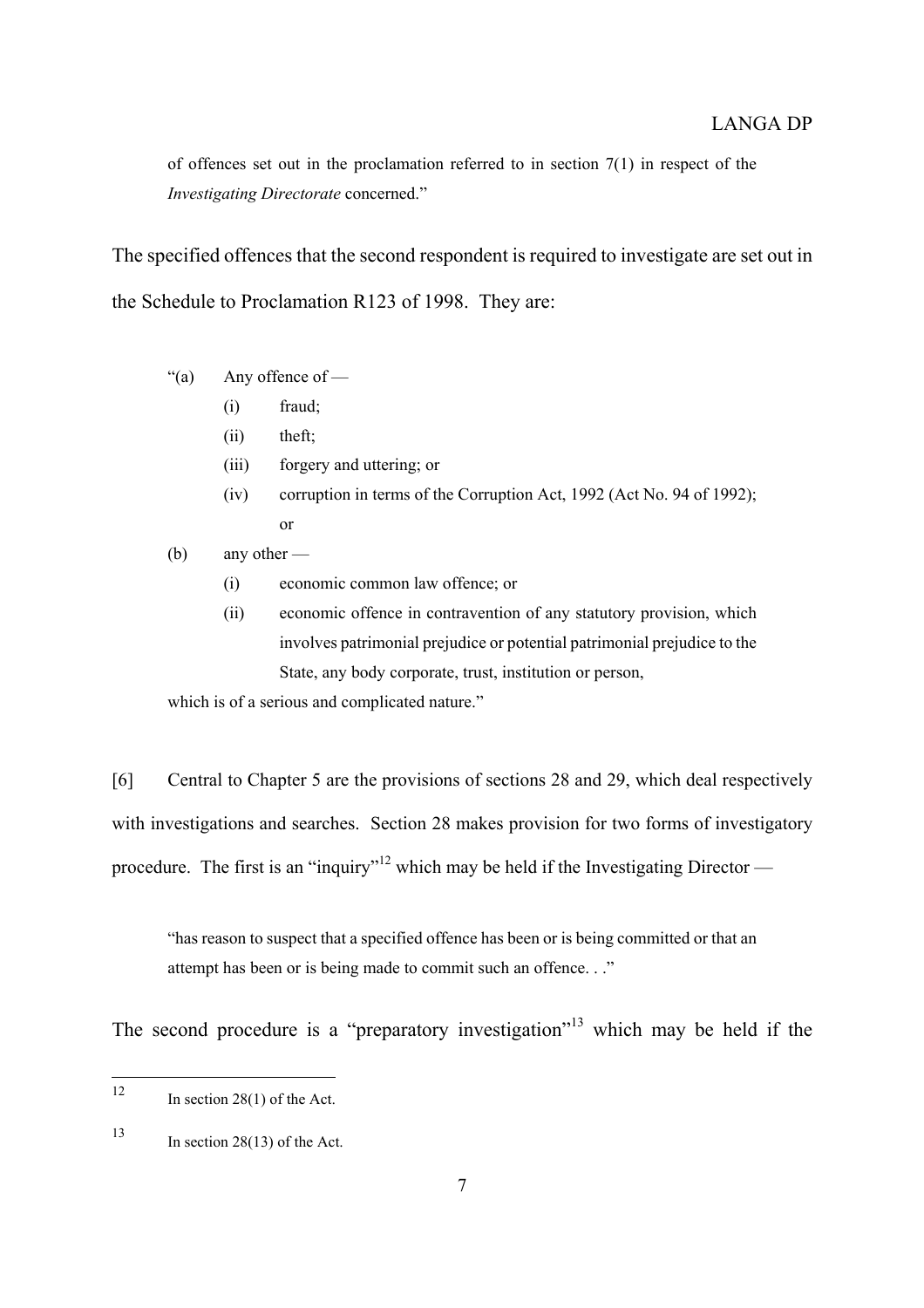Investigating Director considers it necessary to hear evidence in order to enable him or her to determine if there are reasonable grounds to conduct an inquiry.

[7] Section 28 has fourteen subsections. Subsections (1) to (12) are concerned with matters pertaining to the conduct of an inquiry. Subsections (13) and (14) deal specifically with a preparatory investigation. The latter two provisions read as follows:

- "(13) If the *Investigating Director* considers it necessary to hear evidence in order to enable him or her to determine if there are reasonable grounds to conduct an investigation in terms of subsection (1) (a), the *Investigating Director* may hold a preparatory investigation.
- (14) The provisions of subsections (2) to (10), inclusive, and of sections 27 and 29 shall, with the necessary changes, apply to a preparatory investigation referred to in subsection (13)."

A preparatory investigation is thus held if the Investigating Director is uncertain whether there are reasonable grounds to conduct an inquiry. At least two kinds of doubt may give rise to the decision to conduct a preparatory investigation rather than an inquiry: doubt whether there is reason to believe that an offence has been committed, on the one hand, and doubt whether an offence, suspected to have been committed, is in fact a specified offence.

[8] The effect of the reference to section 29 in section 28(14) is to permit an Investigating Director to invoke the powers of search and seizure for purposes of a preparatory investigation.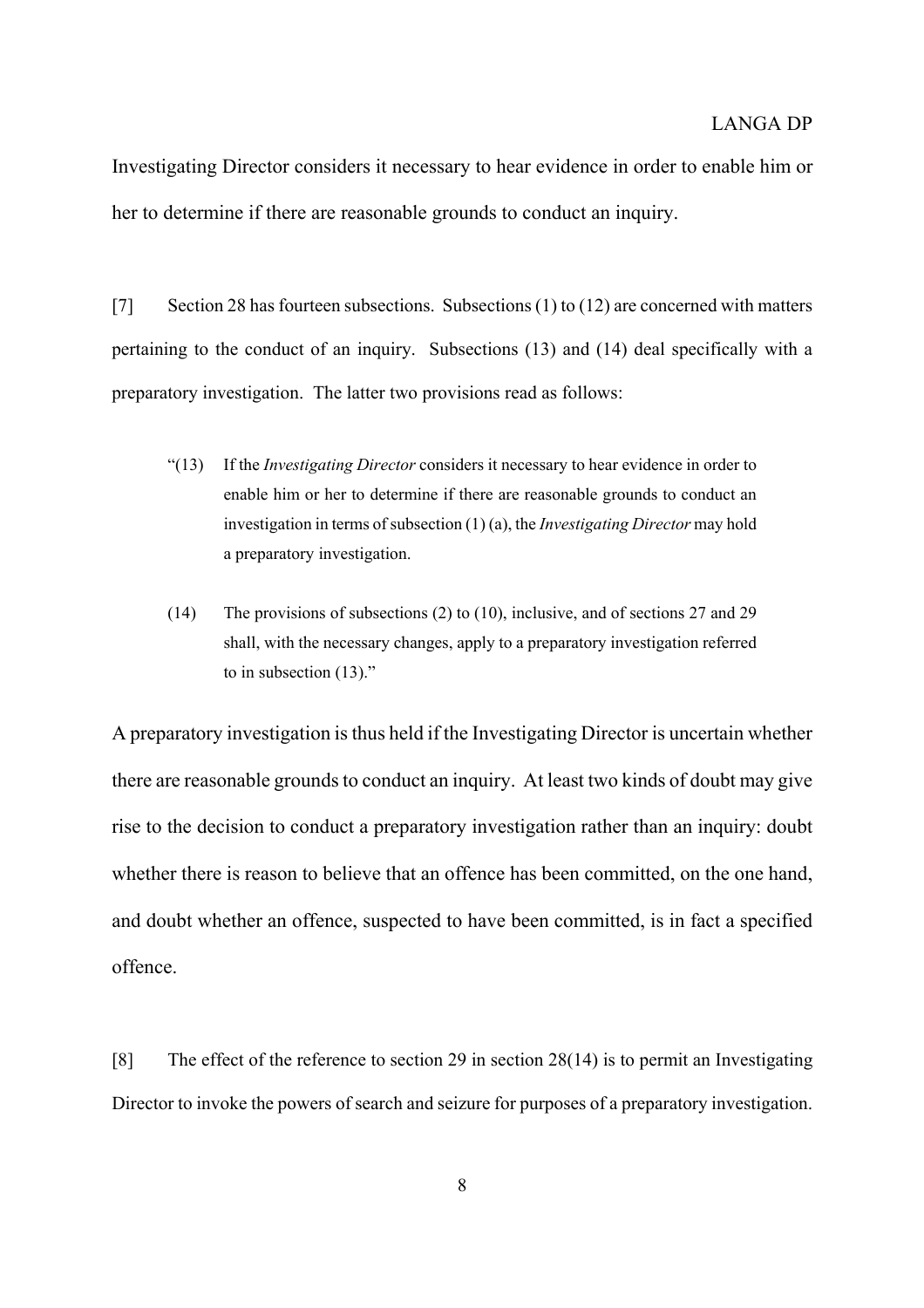Section 29 provides for the issuing of search warrants for purposes of the inquiry referred to in section 28(1), and of the preparatory investigation held under section 28(13). It also provides for the manner in which the warrants may be executed. Armed with a warrant, an Investigating Director has extensive powers. The warrant authorizes the examination and seizure of any object, the copying of, or the taking of portions from any document or book located on or in the premises, that has or may have a bearing on the inquiry or preparatory investigation, as the case may be. $^{14}$  $^{14}$  $^{14}$ 

<span id="page-8-0"></span> $14$ 

The full text of section  $29(1)$  is as follows:

<sup>&</sup>quot;The *Investigating Director* or any person authorised thereto by him or her in writing may, subject to this section, for the purposes of an inquiry at any reasonable time and without prior notice or with such notice as he or she may deem appropriate, enter any premises on or in which anything connected with that inquiry is or is suspected to be, and may —

<sup>(</sup>a) inspect and search those premises, and there make such enquiries as he or she may deem necessary;

<sup>(</sup>b) examine any object found on or in the premises which has a bearing or might have a bearing on the inquiry in question, and request from the owner or person in charge of the premises or from any person in whose possession or charge that object is, information regarding that object;

<sup>(</sup>c) make copies of or take extracts from any book or document found on or in the premises which has a bearing or might have a bearing on the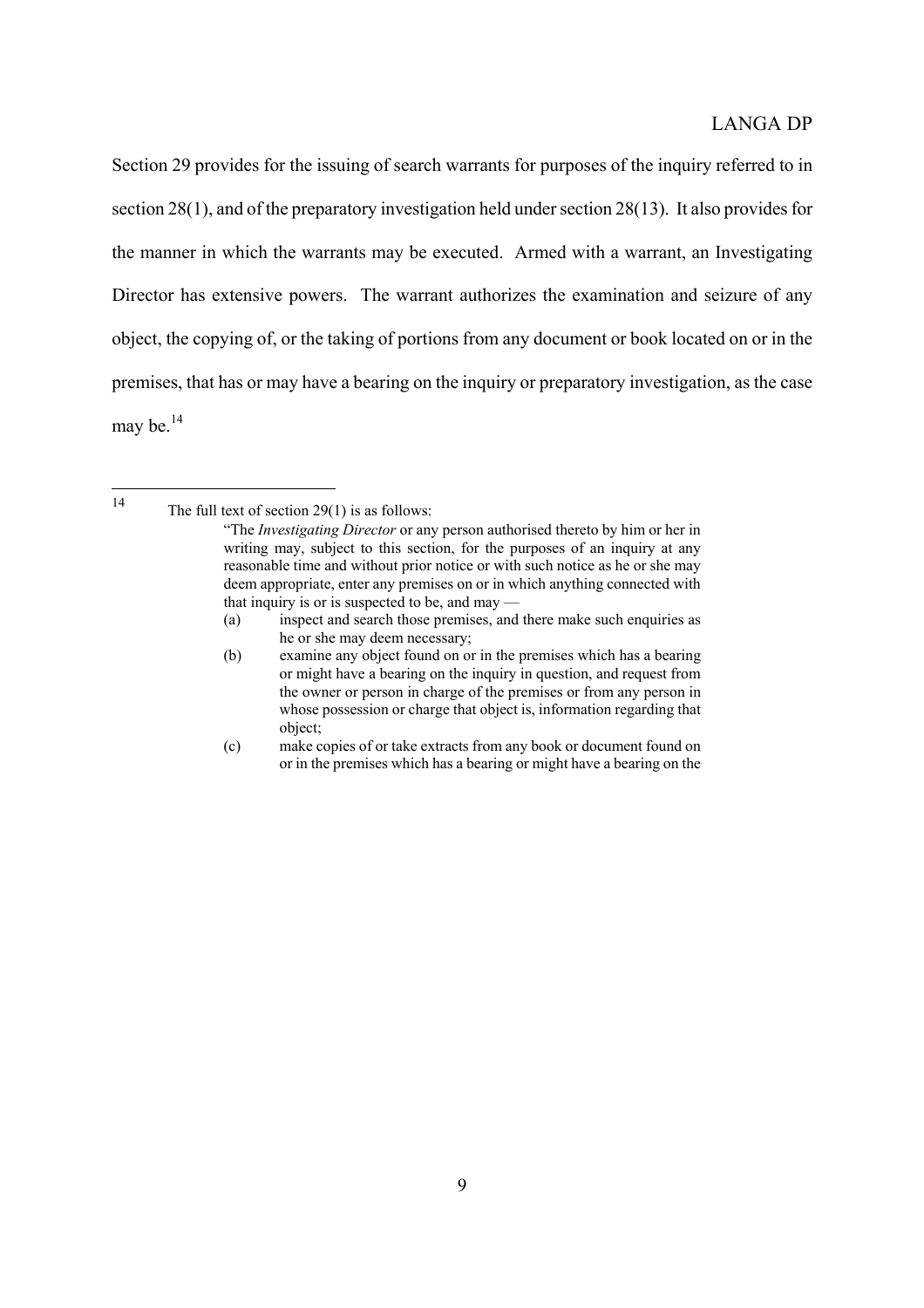[9] It was common cause, and rightly so in my view, that when the officials of the state exercise the section 29 powers of search and seizure, the right to privacy which is guaranteed under section 14 of the Constitution is implicated. Section 14 of the Constitution provides that:

"Everyone has the right to privacy, which includes the right not to have —

- (a) their person or home searched;
- (b) their property searched;
- (c) their possessions seized; or
- (d) the privacy of their communications infringed."

[10] The Act places certain constraints on the exercise of the powers of search and seizure. Section 29(4) requires that there be prior judicial authorisation before a search and seizure is conducted by an Investigating Directorate. The nature of the judicial officer's function in an application for a warrant is governed by the provisions of section 29(5). The two subsections read as follows:

> inquiry in question, and request from any person suspected of having the necessary information, an explanation of any entry therein; (d) seize, against the issue of a receipt, anything on or in the premises which has a bearing or might have a bearing on the inquiry in question, or if he or she wishes to retain it for further examination or for safe custody."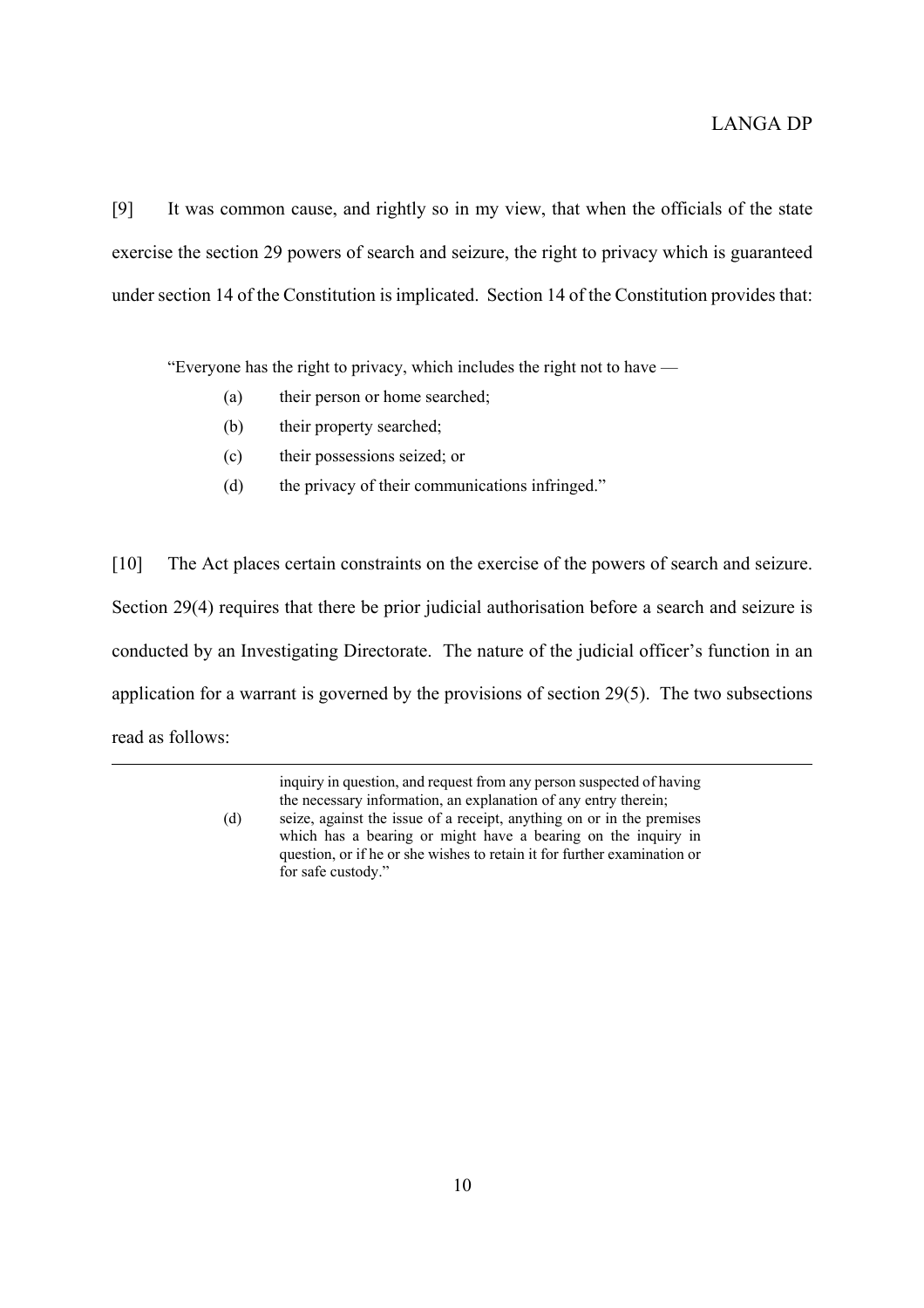- "(4) Subject to subsection (10), the premises referred to in subsection (1) may only be entered, and the acts referred to in subsection (1) may only be performed, by virtue of a warrant issued in chambers by a magistrate, regional magistrate or judge of the area of jurisdiction within which the premises is situated . . . .
- (5) A warrant contemplated in subsection (4) may only be issued if it appears to the magistrate, regional magistrate or judge from information on oath or affirmation, stating —
	- (a) the nature of the inquiry in terms of section 28;
	- (b) the suspicion which gave rise to the inquiry; and
	- (c) the need, in regard to the inquiry, for a search and seizure in terms of this section,

that there are reasonable grounds for believing that anything referred to in subsection (1) is on or in such premises or suspected to be on or in such premises."

*The issues*

[11] In this Court, the applicants argued in support of the High Court's finding that section 29(5), read with sections 28(13) and 28(14), was unconstitutional. Mr Marcus, who presented argument on their behalf, contended that the impugned provisions, properly interpreted, do not require that there should be a reasonable suspicion that a specified offence has been committed before a judicial officer may authorise a search warrant for purposes of a preparatory investigation. He argued that the purpose of a preparatory investigation is to determine whether there are grounds for such a reasonable suspicion so that an inquiry may be held. To read section 29(5) so as to include the requirement of a reasonable suspicion before a search warrant may be issued, in the context of a preparatory investigation, would be self-defeating. The provisions are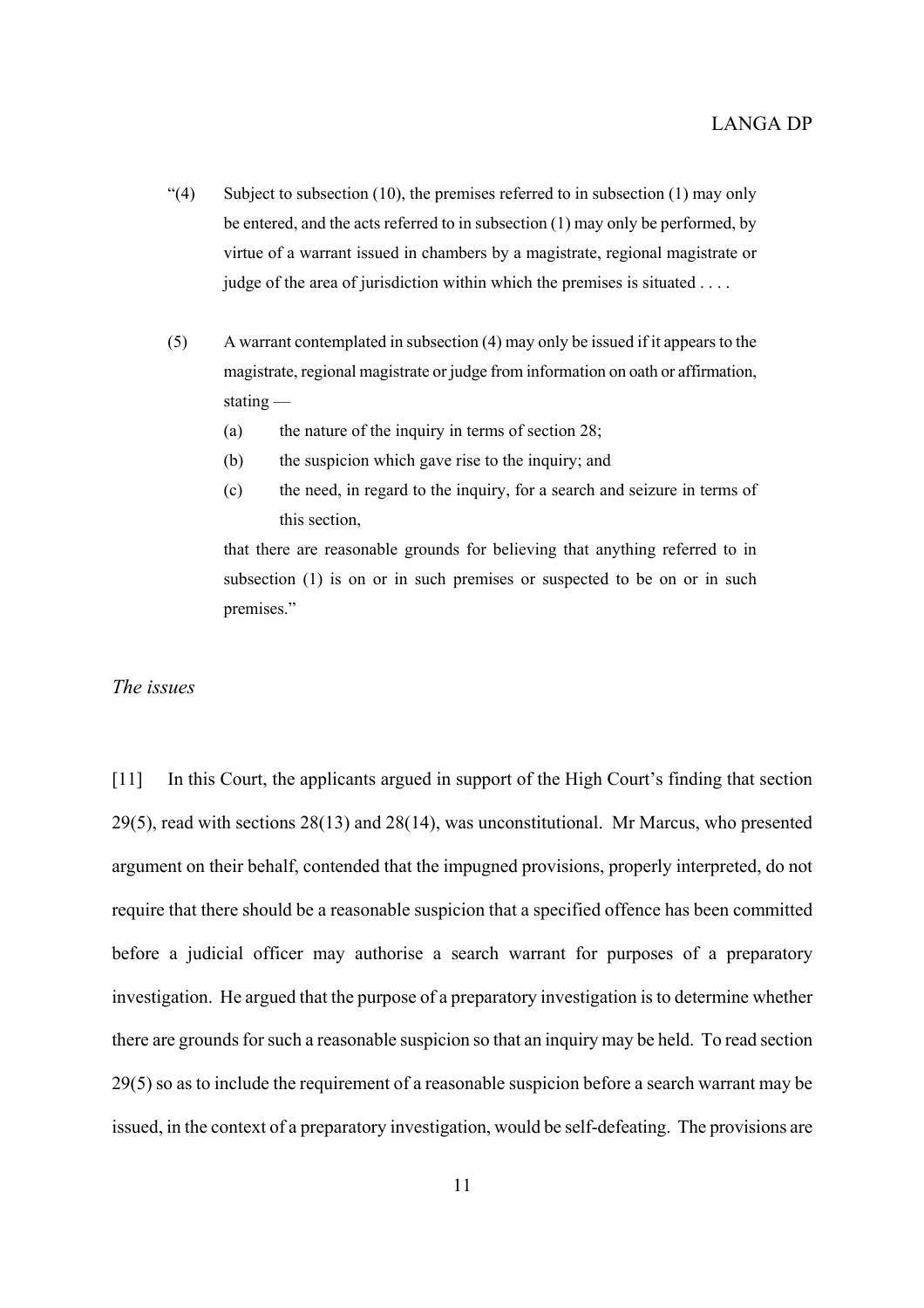accordingly in violation of the Constitution since they permit the granting of a search warrant in the absence of a reasonable suspicion that a specified offence has been committed.

[12] Mr Marcus further drew attention to section 29(1) which refers to "any object . . . which has a bearing or might have a bearing on the inquiry in question". He submitted that the language, which he described as wide, strengthens the view that the provisions, as they stand, permit premises to be searched for purposes of a preparatory investigation in the absence of a reasonable suspicion that a specified offence has been committed. I pause here to comment that, in my view, this last proposition is somewhat overstated. I do not think that the use of the phrase "might have a bearing" is anything more than a recognition by the legislature that, in order to determine whether a particular object has a bearing on a particular investigation, it may be necessary to examine it, make copies of or take extracts from it or even seize such object. Mr Marcus submitted further that the order by Southwood J did not go far enough and that appropriate relief would be an order that the words "and 29" be severed from section 28(14). The effect of the suggested severance would be that the search and seizure provisions in section 29 would not be applicable to preparatory investigations.

[13] In his submissions for the respondents, Mr Soggot agreed with the applicants' contention that a provision which authorized the issue of a warrant of search and seizure for purposes of a preparatory investigation in the absence of reasonable grounds for the suspicion that an offence has been committed would be constitutionally impermissible. He argued, however, that properly construed, the provisions do not permit a judicial officer to authorise such a warrant for purposes of a preparatory investigation, unless there are reasonable grounds to suspect that an offence has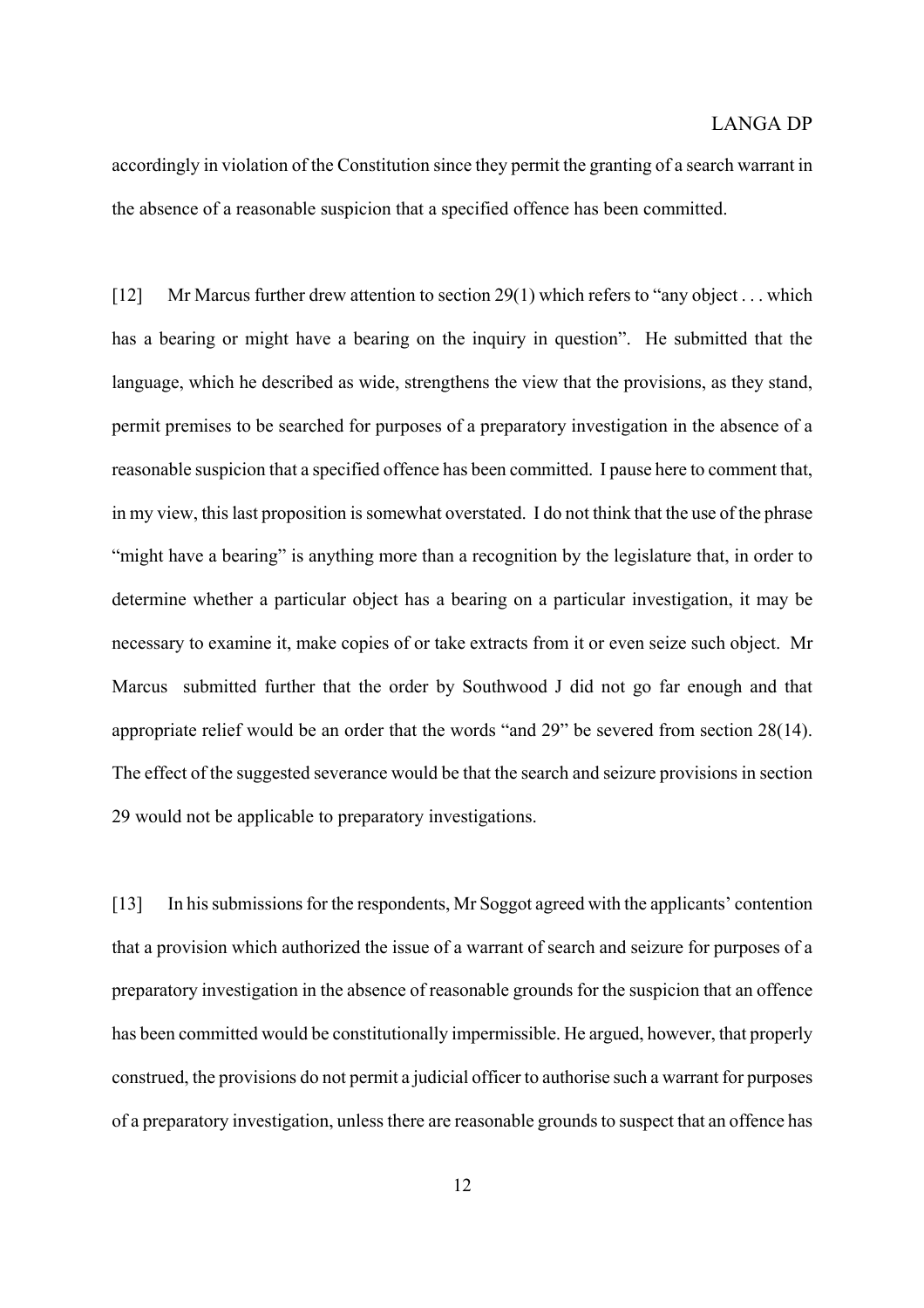been committed. He advanced two reasons for his contention. First, he submitted that section 29(5) explicitly provides that prior to issuing a search warrant, a judicial officer must be satisfied that there are reasonable grounds to believe that some object which is connected to the preparatory investigation, or that might have a bearing on such investigation, is on the premises sought to be searched. This necessarily involves, in the first place, an assessment by the judicial officer of the reasonableness or otherwise of the suspicion that an offence has been committed, and thereafter, a determination whether or not there are reasonable grounds to suspect that the article which is the object of the search has a bearing, or might have a bearing on the investigation of that crime. Secondly, Mr Soggot relied on the fact that section 29(4) prescribes prior judicial authorisation before a search and seizure operation can be undertaken. It could be accepted that a judicial officer, because of his or her training, qualifications, experience and the nature of judicial office, would not act without applying his or her mind to the issue at hand. A judicial mind would thus be brought to bear on the reasonableness of the belief that an offence had been committed. Mr Soggot argued that to hold otherwise would render the requirement of prior judicial authorisation pointless. He accordingly submitted that although the impugned provisions constituted a limitation of the privacy right, they were not constitutionally objectionable.

[14] The arguments presented by counsel in the High Court did not distinguish between a reasonable suspicion that a specified offence has been committed and a reasonable suspicion that an offence, which might be a specified offence, has been committed. The judgment by Southwood J, likewise, did not make that distinction which, as appears later in this judgment, is crucial to a proper interpretation of the relevant provisions.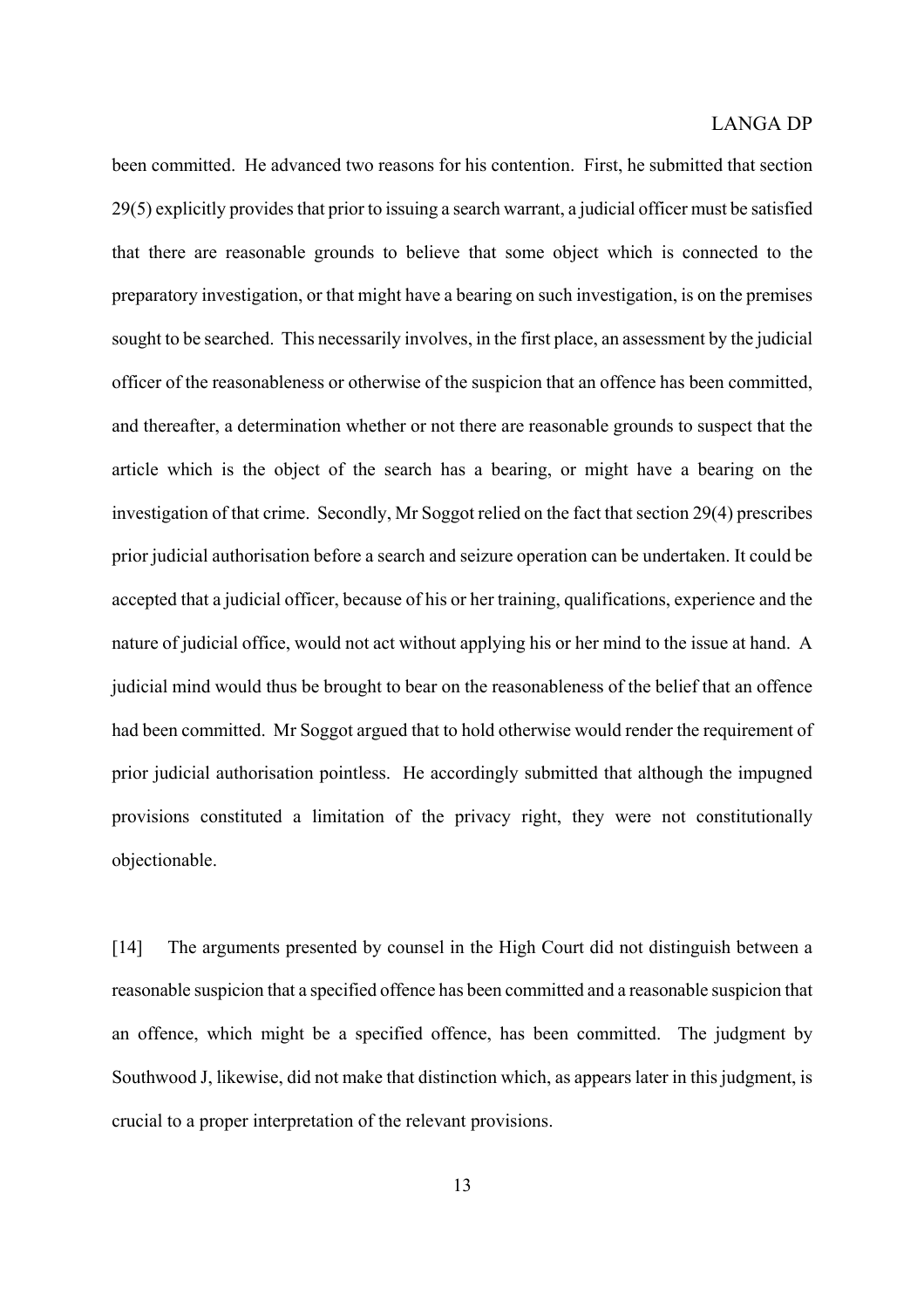#### *The right to privacy*

[15] The right to privacy has previously been discussed in judgments of this Court.<sup>15</sup> In *Bernstein and Others v Bester and Others NNO*, [16 A](#page-13-1)ckermann J characterises the right to privacy as lying along a continuum, $17$  where the more a person inter-relates with the world, the more the right to privacy becomes attenuated. He stated:

"A very high level of protection is given to the individual's intimate personal sphere of life and the maintenance of its basic preconditions and there is a final untouchable sphere of human freedom that is beyond interference from any public authority. So much so that, in regard to this most intimate core of privacy, no justifiable limitation thereof can take place. But this most intimate core is narrowly construed. This inviolable core is left behind once an individual enters into relationships with persons outside this closest intimate sphere; the individual's activities then acquire a social dimension and the right

<span id="page-13-0"></span><sup>15</sup> <sup>15</sup> See *National Coalition For Gay and Lesbian Equality and Another v Minister of Justice and Others* <sup>1998</sup> (12) BCLR 1517 (CC); 1999 (1) SA 6 (CC) at paras 29 - 32; *Mistry v Interim Medical and Dental Council of South Africa and Others* 1998 (7) BCLR 880 (CC); 1998 (4) SA 1127 (CC) at paras 22 - 23, 25, 27 -30; *Case and Another v Minister of Safety and Security and Others, Curtis v Minister of Safety and Security and Others* 1996 (5) BCLR 609 (CC); 1996 (3) SA 617 (CC) at para 91.

<span id="page-13-1"></span><sup>16</sup> 1996 (4) BCLR 449 (CC); 1996 (2) SA 751 (CC).

<span id="page-13-2"></span><sup>17</sup> See *Mistry* (above n 15) at para 27.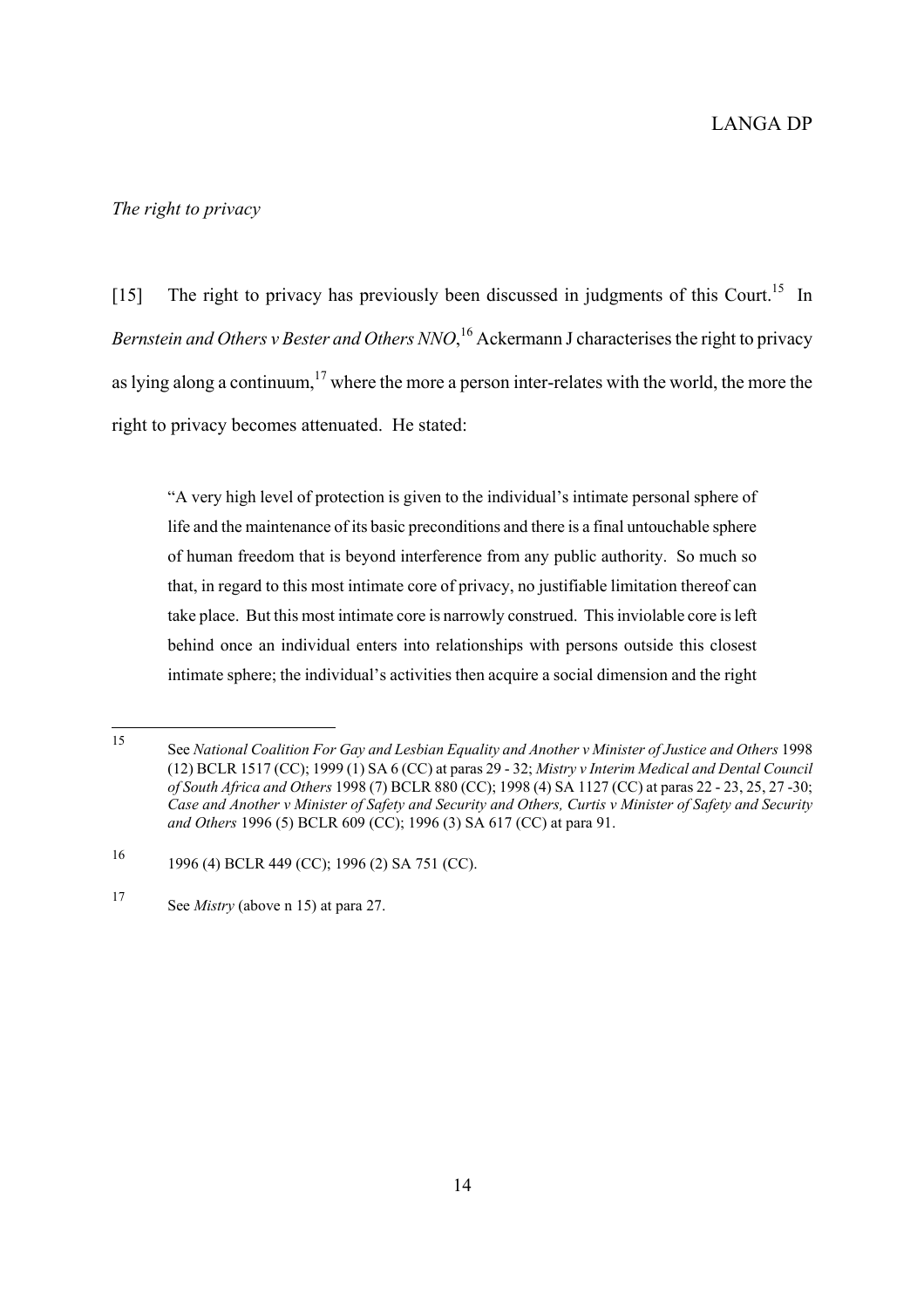of privacy in this context becomes subject to limitation."[18 \(](#page-14-0)Footnotes omitted)

[16] The right, however, does not relate solely to the individual within his or her intimate space. Ackermann J did not state in the above passage that when we move beyond this established "intimate core", we no longer retain a right to privacy in the social capacities in which we act. Thus, when people are in their offices, in their cars or on mobile telephones, they still retain a right to be left alone by the state unless certain conditions are satisfied. Wherever a person has the ability to decide what he or she wishes to disclose to the public and the expectation that such a decision will be respected is reasonable, the right to privacy will come into play.

[17] The protection of the right to privacy may be claimed by any person. The present matter is concerned with the right to privacy of Mr Rautenbach, a natural person, and nine business entities, which are juristic persons. Neither counsel addressed argument on the question of whether there was any difference between the privacy rights of natural persons and juristic persons. But what is clear is that the right to privacy is applicable, where appropriate, to a juristic person. The applicability of the Bill of Rights to a juristic person is set out in section 8(4) of the Constitution which states:

"A juristic person is entitled to the rights in the Bill of Rights to the extent required by

<span id="page-14-0"></span><sup>18</sup> Above n 16 at para 77.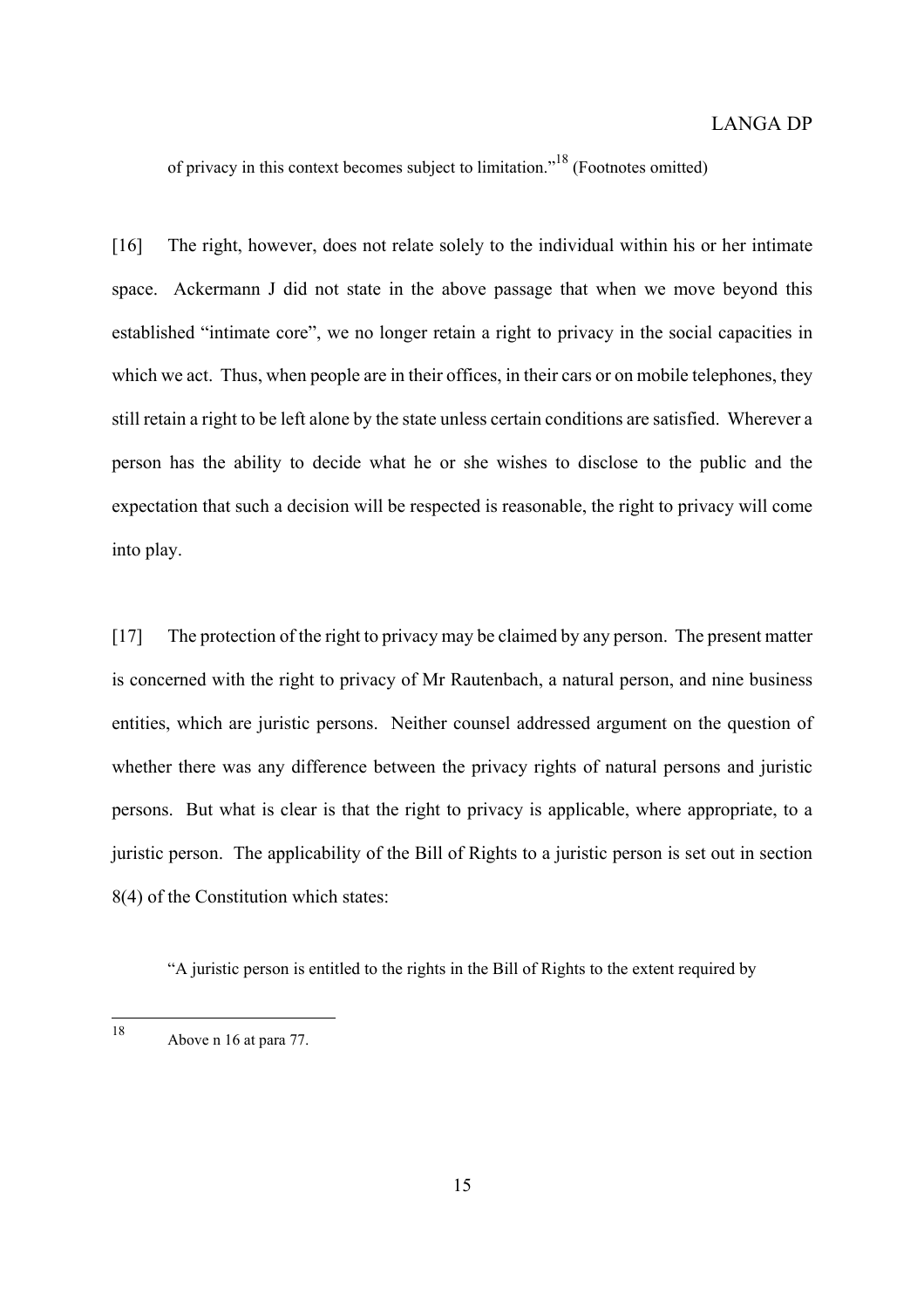the nature of the rights and the nature of that juristic person."

[18] As we have seen, privacy is a right which becomes more intense the closer it moves to the intimate personal sphere of the life of human beings, and less intense as it moves away from that core. This understanding of the right flows, as was said in *Bernstein*, [19](#page-15-0) from the value placed on human dignity by the Constitution. Juristic persons are not the bearers of human dignity. Their privacy rights, therefore, can never be as intense as those of human beings. However, this does not mean that juristic persons are not protected by the right to privacy.<sup>20</sup> Exclusion of juristic persons would lead to the possibility of grave violations of privacy in our society, with serious implications for the conduct of affairs. The state might, for instance, have free licence to search and seize material from any non-profit organisation or corporate entity at will. This would obviously lead to grave disruptions and would undermine the very fabric of our democratic state. Juristic persons therefore do enjoy the right to privacy, although not to the same extent as natural persons. The level of justification for any particular limitation of the right will have to be judged in the light of the circumstances of each case. Relevant circumstances would include whether the subject of the limitation is a natural person or a juristic person as well as the nature and effect of the invasion of privacy.

[19] The Act itself recognises the serious implications which the search and seizure provisions have on the rights of those who are subjected to them. Section 29(2) provides:

<span id="page-15-1"></span><sup>20</sup> See *Financial Mail (Pty) Ltd and Others v Sage Holdings Ltd and Another* 1993 (2) SA 451 (A).

<span id="page-15-0"></span><sup>19</sup>  $Id$ .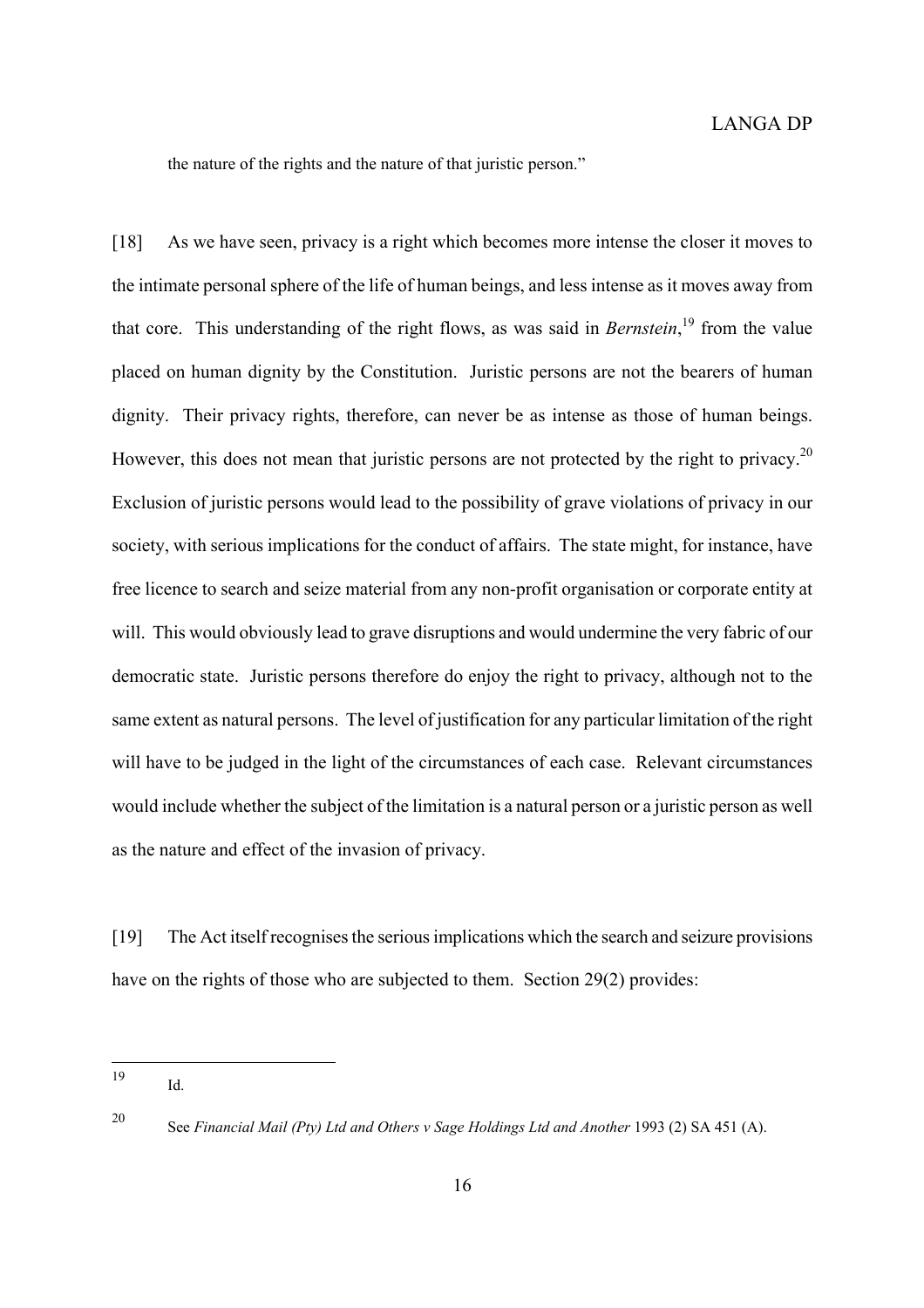"Any entry upon or search of any premises in terms of this section shall be conducted with strict regard to decency and order, including —

- (a) a person's right to, respect for and the protection of his or her dignity;
- (b) the right of a person to freedom and security; and
- (c) the right of a person to his or her personal privacy."

[20] As it is clear that the search and seizure provisions of section 29 constitute a limitation to the right of privacy, it must be determined whether the limitation is constitutionally justifiable in terms of the provisions of section 36(1) of the Constitution.<sup>21</sup> It is necessary, for the purpose of this inquiry, to ascertain the proper meaning of the relevant provisions in the Act, in particular that of section 29(5). I start with a consideration of the principles which are applicable to such an interpretation.

# *Interpreting statutory provisions under the Constitution*

# [21] Section 39(2) of the Constitution provides a guide to statutory interpretation under this

<span id="page-16-0"></span> $21$ Section  $36(1)$  provides:

<sup>&</sup>quot;The rights in the Bill of Rights may be limited only in terms of a law of general application to the extent that the limitation is reasonable and justifiable in an open and democratic society based on human dignity, equality and freedom, taking into account all relevant factors, including — (a) the nature of the right;

<sup>(</sup>b) the importance of the purpose of the limitation;

<sup>(</sup>c) the nature and extent of the limitation;

<sup>(</sup>d) the relation between the limitation and its purpose; and

<sup>(</sup>e) less restrictive means to achieve the purpose."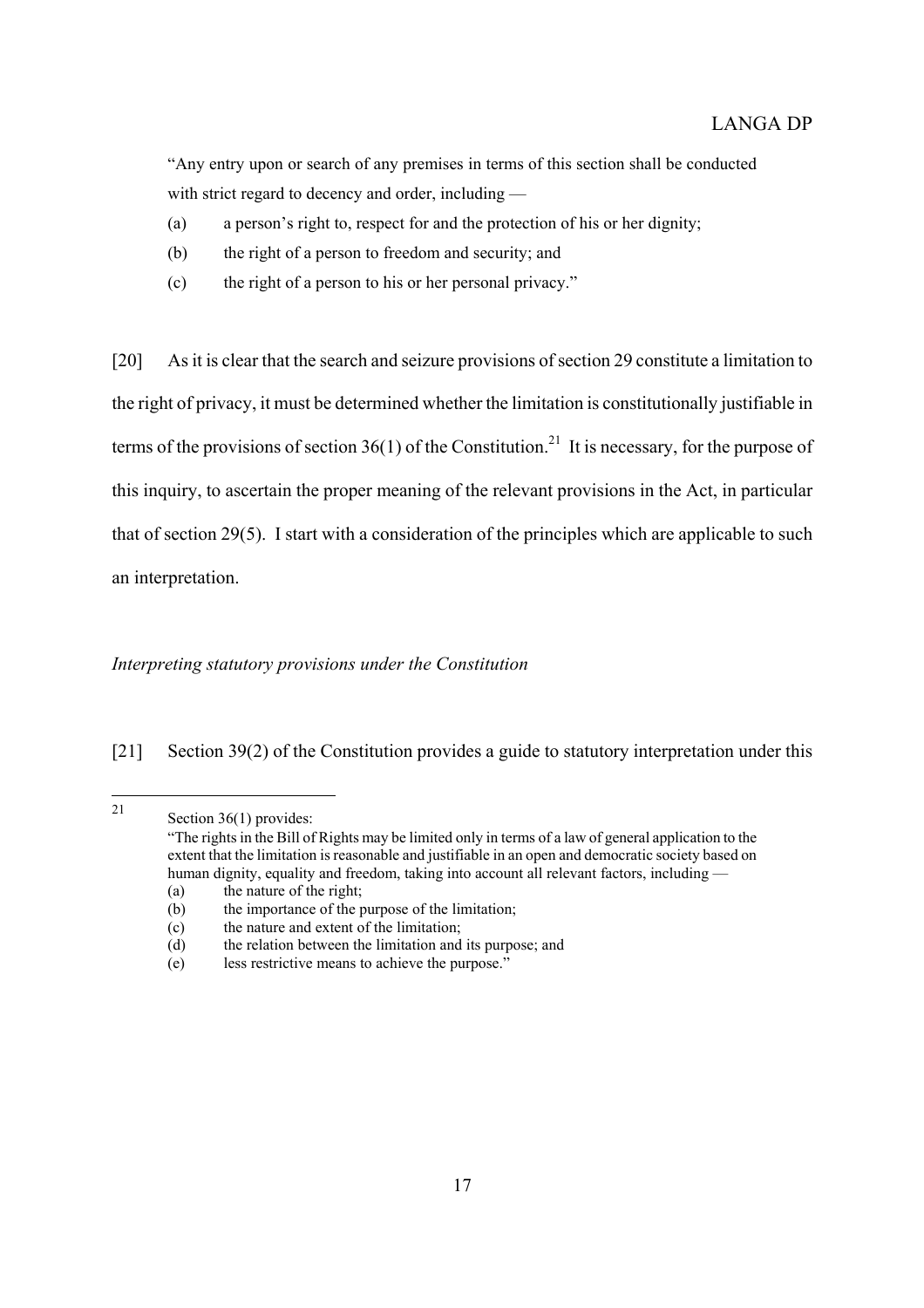constitutional order. It states:

"When interpreting any legislation, and when developing the common law or customary law, every court, tribunal or forum must promote the spirit, purport and objects of the Bill of Rights."

This means that all statutes must be interpreted through the prism of the Bill of Rights. All law-making authority must be exercised in accordance with the Constitution. The Constitution is located in a history which involves a transition from a society based on division, injustice and exclusion from the democratic process to one which respects the dignity of all citizens, and includes all in the process of governance. As such, the process of interpreting the Constitution must recognise the context in which we find ourselves and the Constitution's goal of a society based on democratic values, social justice and fundamental human rights. This spirit of transition and transformation characterises the constitutional enterprise as a whole.

[22] The purport and objects of the Constitution find expression in section 1 which lays out the fundamental values which the Constitution is designed to achieve. The Constitution requires that judicial officers read legislation, where possible, in ways which give effect to its fundamental values. Consistently with this, when the constitutionality of legislation is in issue, they are under a duty to examine the objects and purport of an Act and to read the provisions of the legislation, so far as is possible, in conformity with the Constitution.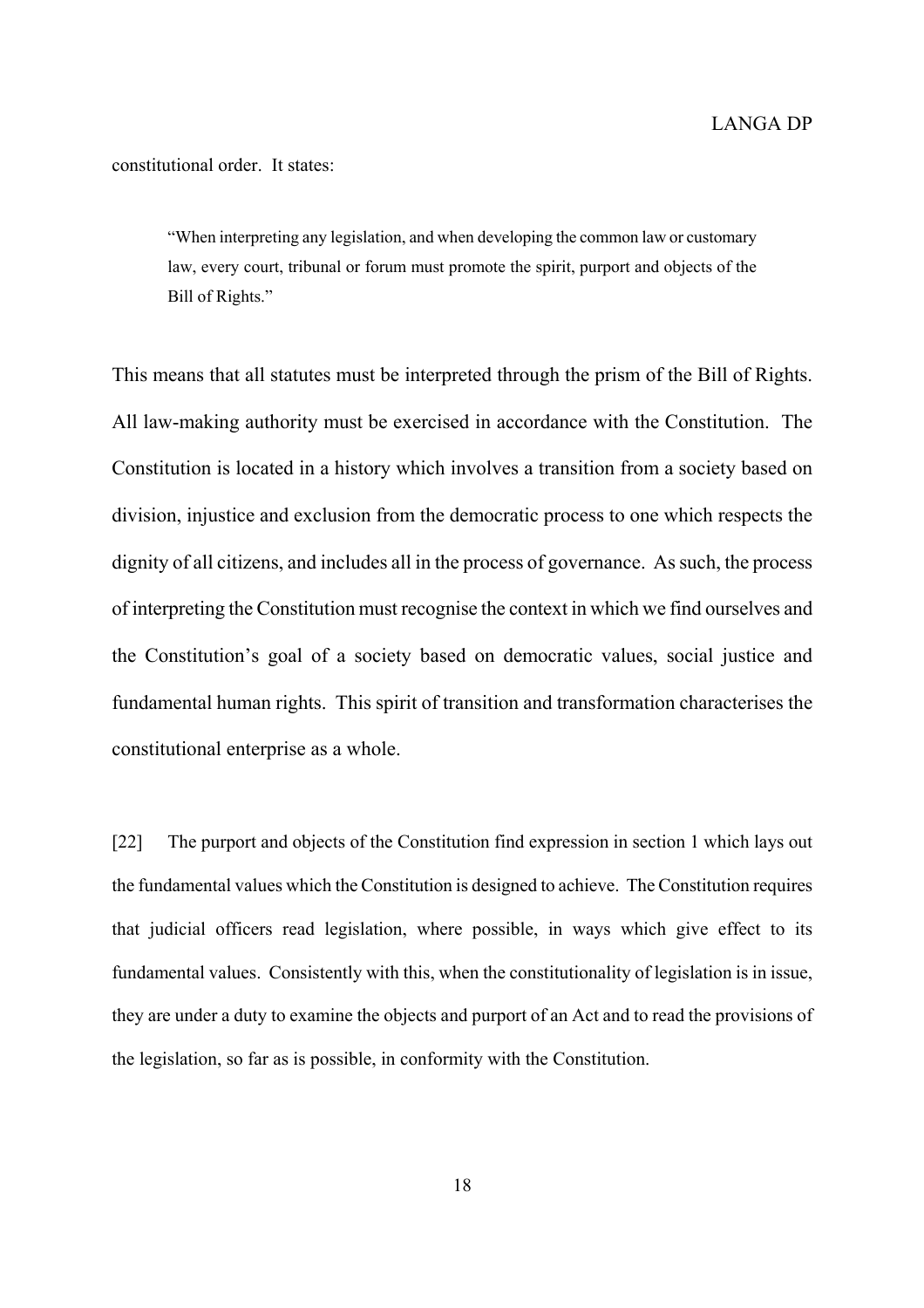[23] In *De Lange v Smuts NO and Others*, [22](#page-18-0) Ackermann J stated that the principle of reading in conformity does —

<span id="page-18-0"></span> $\overline{22}$ <sup>22</sup> 1998 (7) BCLR 779 (CC); 1998 (3) SA 785 (CC).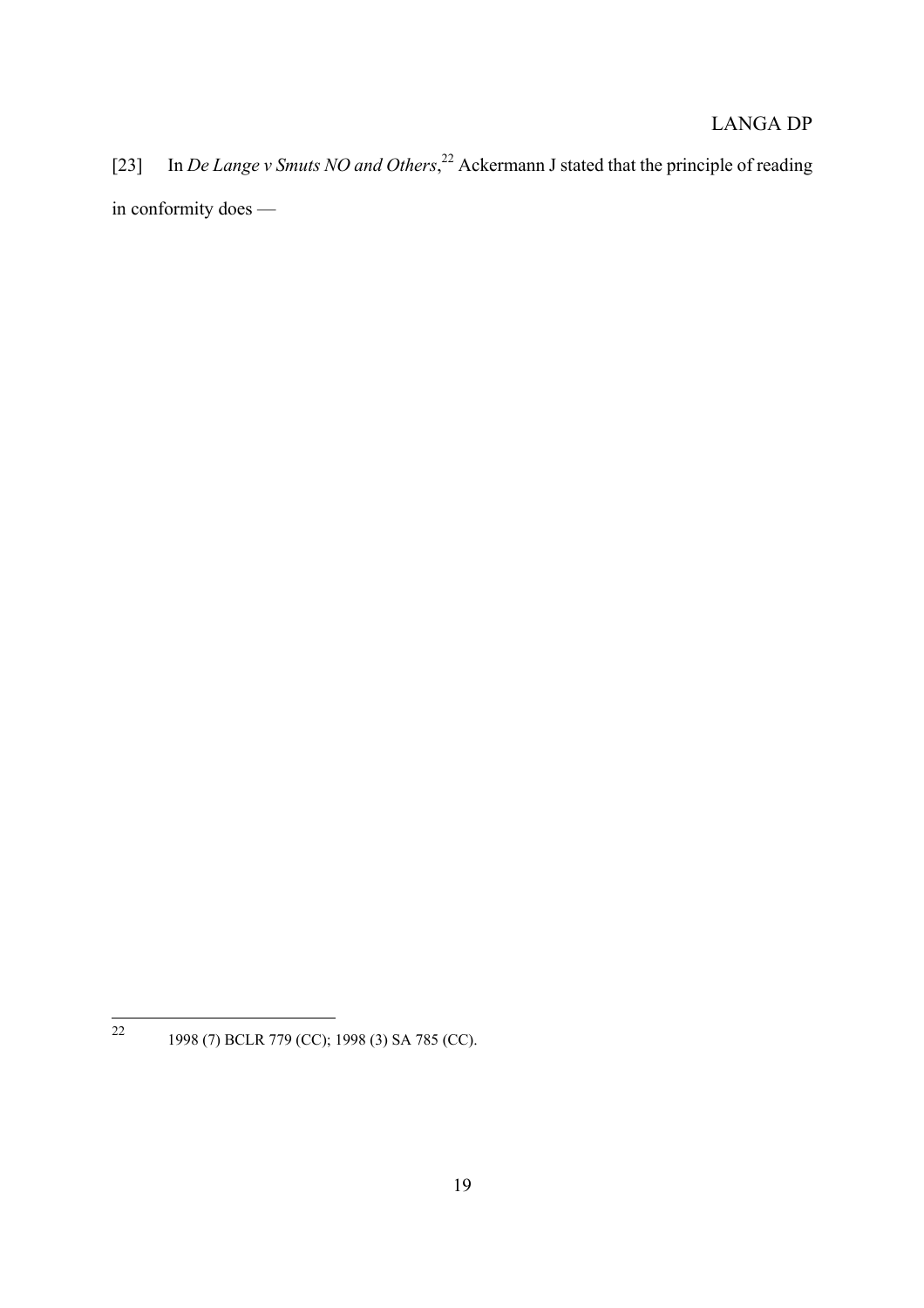"no more than give expression to a sound principle of constitutional interpretation recognised by other open and democratic societies based on human dignity, equality and freedom such as, for example, the United States of America, Canada and Germany, whose constitutions, like our 1996 Constitution, contain no express provision to such effect. In my view, the same interpretative approach should be adopted under the 1996 Constitution."<sup>23</sup>

Accordingly, judicial officers must prefer interpretations of legislation that fall within constitutional bounds over those that do not, provided that such an interpretation can be reasonably ascribed to the section.

<span id="page-19-0"></span><sup>23</sup> Id at para 85.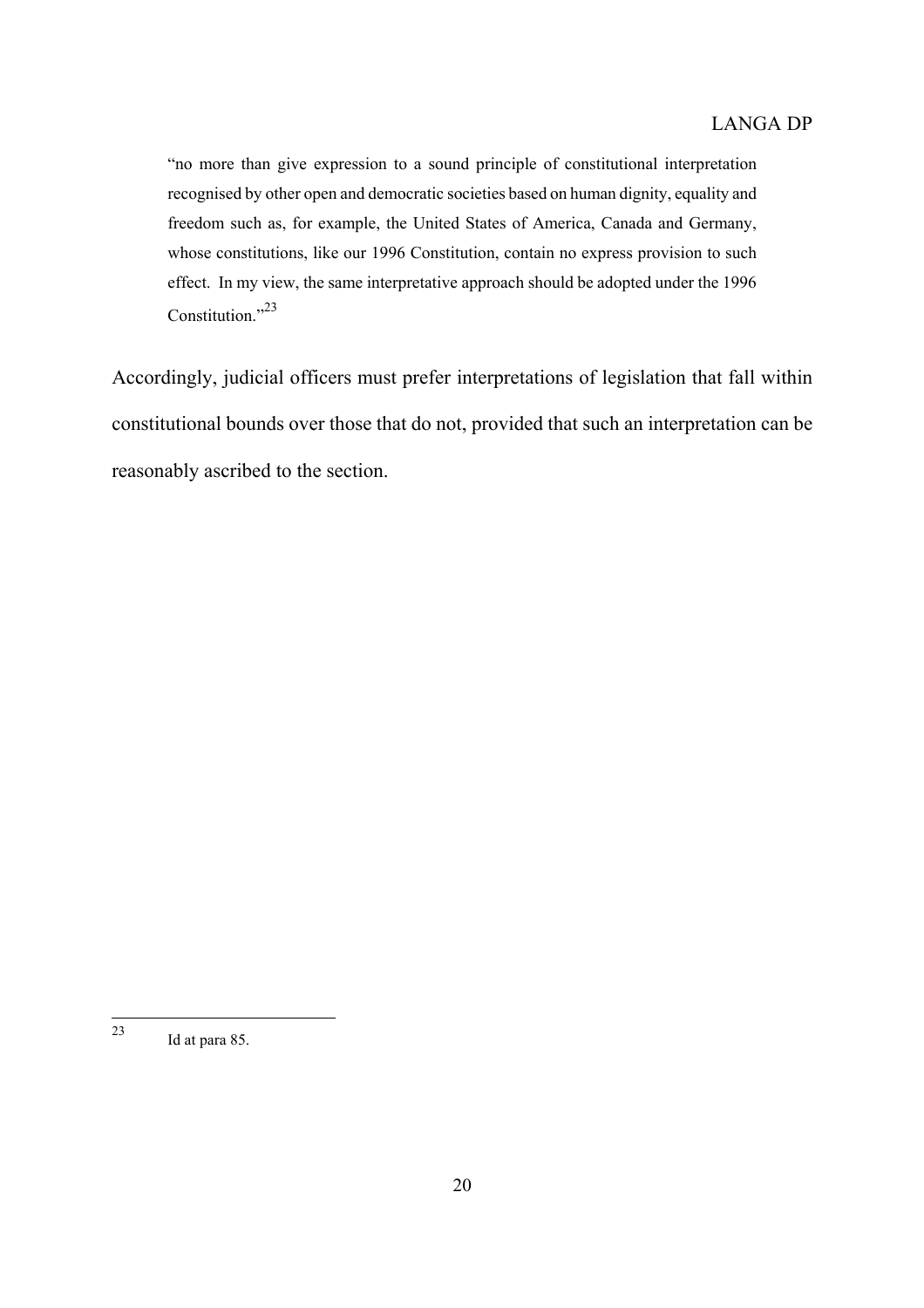[24] Limits must, however, be placed on the application of this principle.<sup>24</sup> On the one hand, it is the duty of a judicial officer to interpret legislation in conformity with the Constitution so far as this is reasonably possible. On the other hand, the legislature is under a duty to pass legislation that is reasonably clear and precise, enabling citizens and officials to understand what is expected of them.<sup>25</sup> A balance will often have to be struck as to how this tension is to be resolved when considering the constitutionality of legislation. There will be occasions when a judicial officer will find that the legislation, though open to a meaning which would be unconstitutional, is reasonably capable of being read "in conformity with the Constitution". Such an interpretation should not, however, be unduly strained.

[25] In National *Coalition for Gay and Lesbian Equality and Others v Minister of Home Affairs and Others*, [26](#page-20-2) it was said that —

"[t]here is a clear distinction between interpreting legislation in a way which 'promote[s] the spirit, purport and objects of the Bill of Rights' as required by s 39(2) of the Constitution and the process of reading words into or severing them from a statutory provision which is a remedial measure under s 172(1)(b), following upon a declaration of constitutional invalidity under s  $172(1)(a)$ ... The first process, being an interpretative one, is limited to what the text is reasonably capable of meaning. The latter can only take place after the statutory provision in question, notwithstanding the application of all

<span id="page-20-0"></span><sup>24</sup> <sup>24</sup> See *S v Bhulwana; S v Gwadiso* 1995 (12) BCLR 1579 (CC); 1996 (1) SA 388 (CC) at para 28; *Mistry v Interim Medical and Dental Council of South Africa and Others* (above n 15) at para 32; and *National Coalition for Gay and Lesbian Equality and Others v Minister of Home Affairs and Others* 2000 (1) BCLR 39 (CC); 2000 (2) SA 1 (CC) at paras 23 - 24.

<span id="page-20-1"></span><sup>25</sup> See *Dawood and Another v Minister of Home Affairs and Others, Shalabi and Another v Minister of Home Affairs and Others, Thomas and Another v Minister of Home Affairs and Others* 2000 (8) BCLR 837 (CC) at paras 47 - 48.

<span id="page-20-2"></span><sup>26</sup> Above n 24.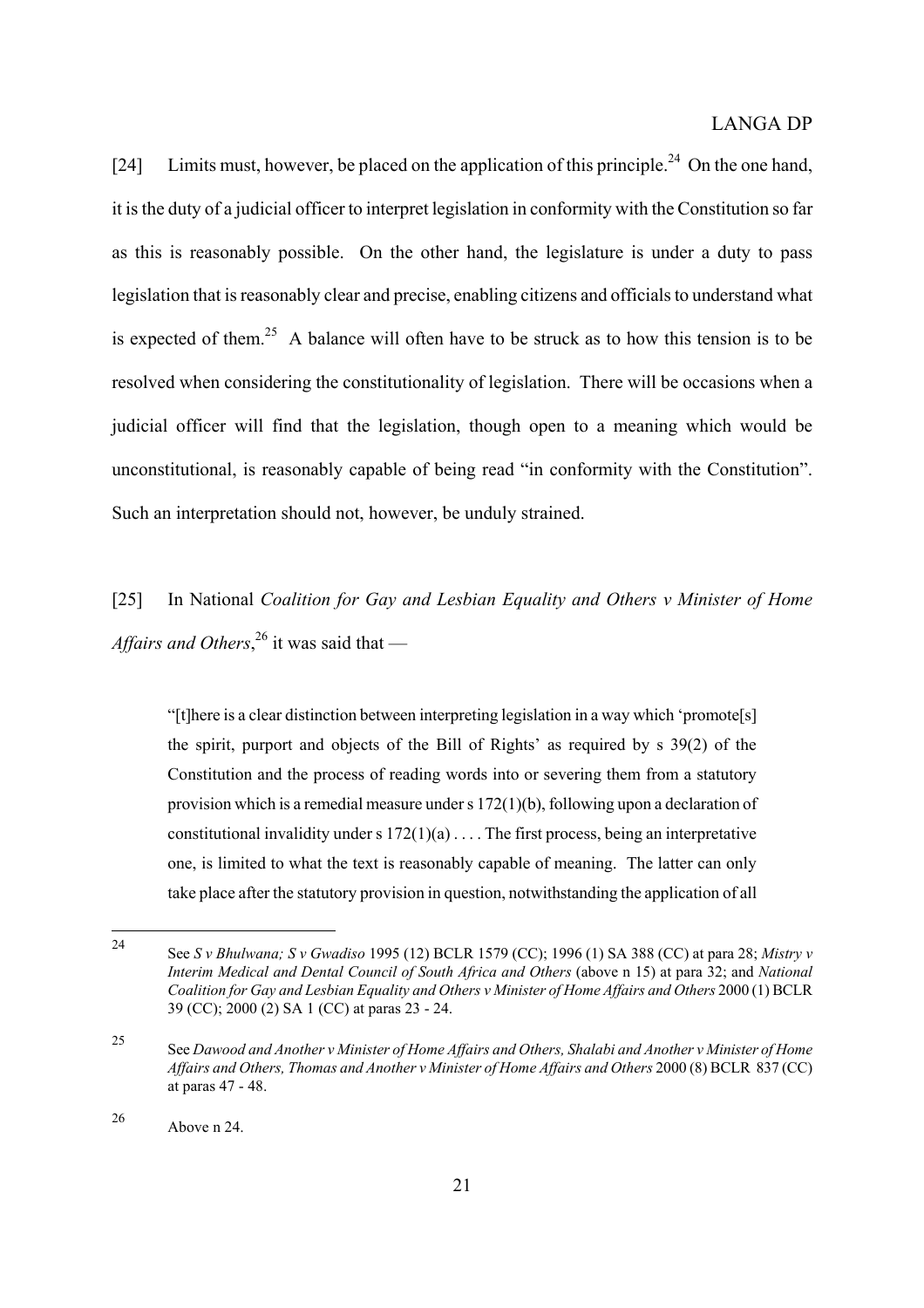legitimate interpretative aids, is found to be constitutionally invalid."<sup>[27](#page-21-0)</sup>

[26] It follows that where a legislative provision is reasonably capable of a meaning that places it within constitutional bounds, it should be preserved. Only if this is not possible should one resort to the remedy of reading in or notional severance. I now turn to consider the proper interpretation to be given to section 29(5).

*The meaning of section 29(5)* 

<span id="page-21-0"></span><sup>27</sup> Id at para 24.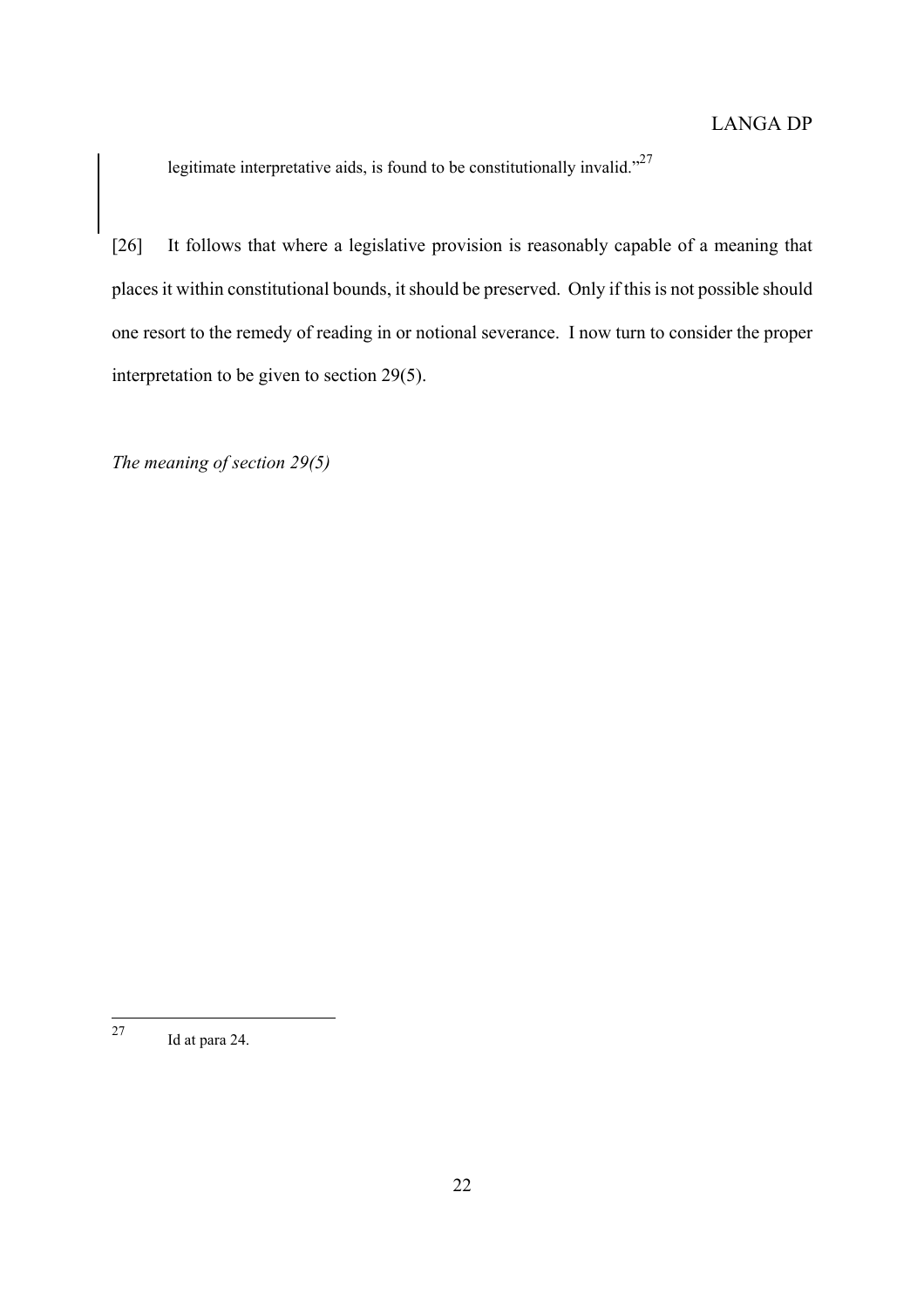[27] The real issue between the parties was whether all searches under section 29, in respect of preparatory investigations, are inconsistent with the Constitution. Mr Marcus, relying on his interpretation of the impugned provisions,  $28$  argued for unconstitutionality because, in the case of a preparatory investigation, there could never be a reasonable suspicion that a specified offence had been committed. In defending their constitutionality, Mr Soggot maintained that properly interpreted, the provisions require the judicial officer to authorise a warrant only if such reasonable grounds exist.

[28] The submissions of both parties proceeded from the view, which was common cause, that a search and seizure under section 29, for purposes of a preparatory investigation, would not be constitutionally justifiable in the absence of a reasonable suspicion that an offence has been committed. For reasons which appear later, I agree with this conclusion. I should emphasize at this stage, however, that this judgment is concerned only with the constitutionality of search warrants issued for purposes of a preparatory investigation under section 29. It should not be understood as stating that all searches, in whatever circumstances, are subject to the requirement of a reasonable suspicion that an offence has been committed.

[29] In his judgment, Southwood J adopted the interpretation proposed by Mr Marcus, and held accordingly that the impugned provisions were an unjustifiable violation of the right to privacy. Having reached this conclusion he made an order of notional severance declaring the

<span id="page-22-0"></span><sup>28</sup> See above paras 11 - 12.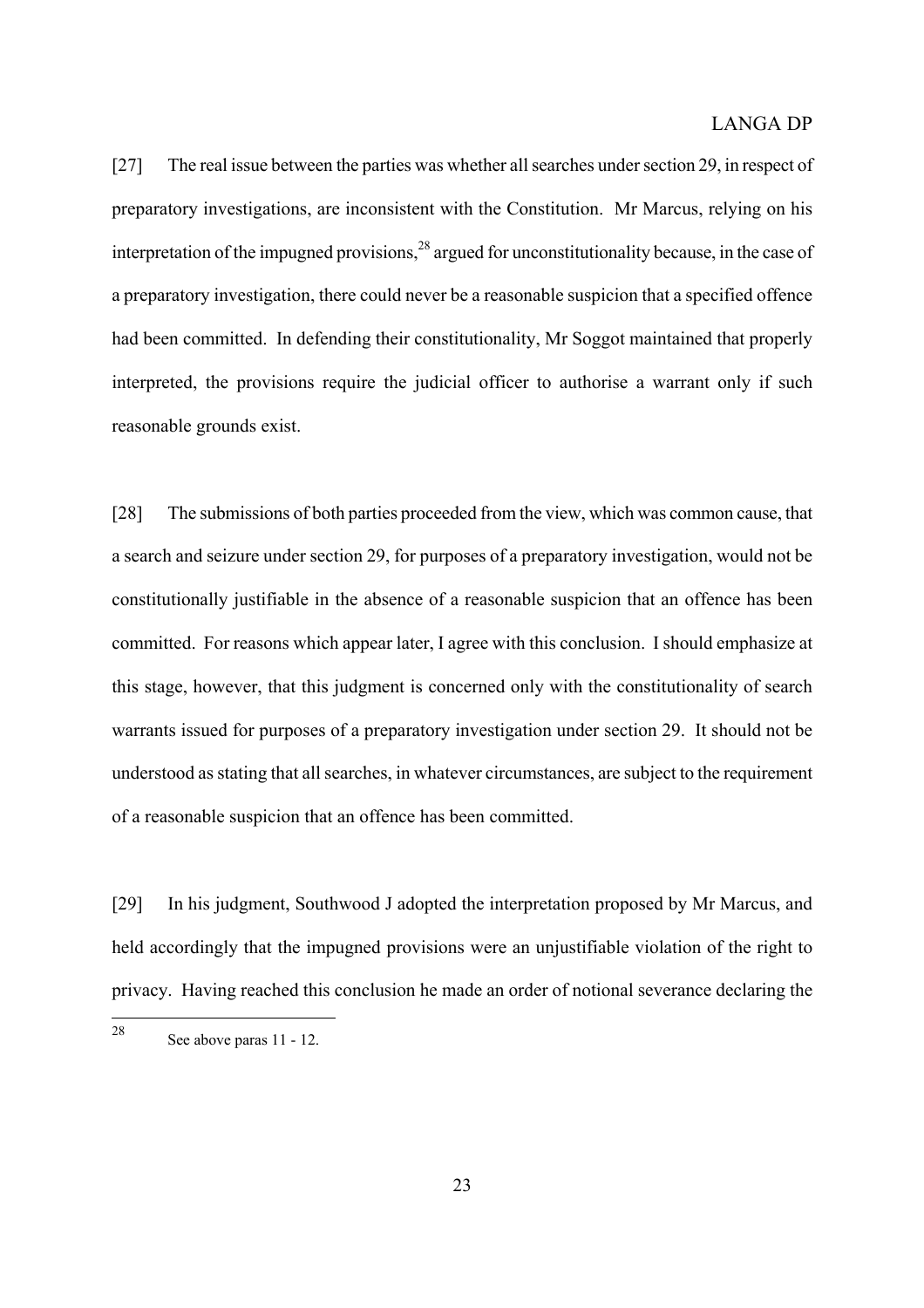relevant provisions of the Act to be inconsistent with the Constitution to the extent only that they permit searches where there are no reasonable grounds to suspect that a specified offence has been committed. The practical effect of this order was no different to that which would have followed had the interpretation which was advanced by the respondents in their argument in the High Court been adopted.

[30] The Act is not explicit regarding the circumstances under which a search warrant may be authorised for purposes of a preparatory investigation. More specifically, it is not immediately obvious whether or not a warrant may be authorised by a judicial officer in the absence of a reasonable suspicion that an offence has been committed. The answer to this depends on a proper interpretation of section 29(5). In this respect, it is necessary firstly to spell out the different functions of the two investigatory procedures.

[31] Section 28(1)(a) relates to the institution of an inquiry. Its provisions are not applicable to a preparatory investigation. The section is concerned with the jurisdictional facts which must exist before the Investigating Director may conduct an inquiry. He or she must, among other things, have "reason to suspect that a specified offence has been or is being committed or that an attempt has been or is being made to commit such an offence." Section 28(13), on the other hand, is concerned only with a preparatory investigation. There is no corresponding requirement, as in the case of an inquiry, that the Investigating Director must have "reason to suspect" before a preparatory investigation may be held. This form of procedure is instituted in order to enable the Investigating Director to determine if there are reasonable grounds to conduct an inquiry. It is therefore a preliminary step and is not an end in itself. It is a procedure that is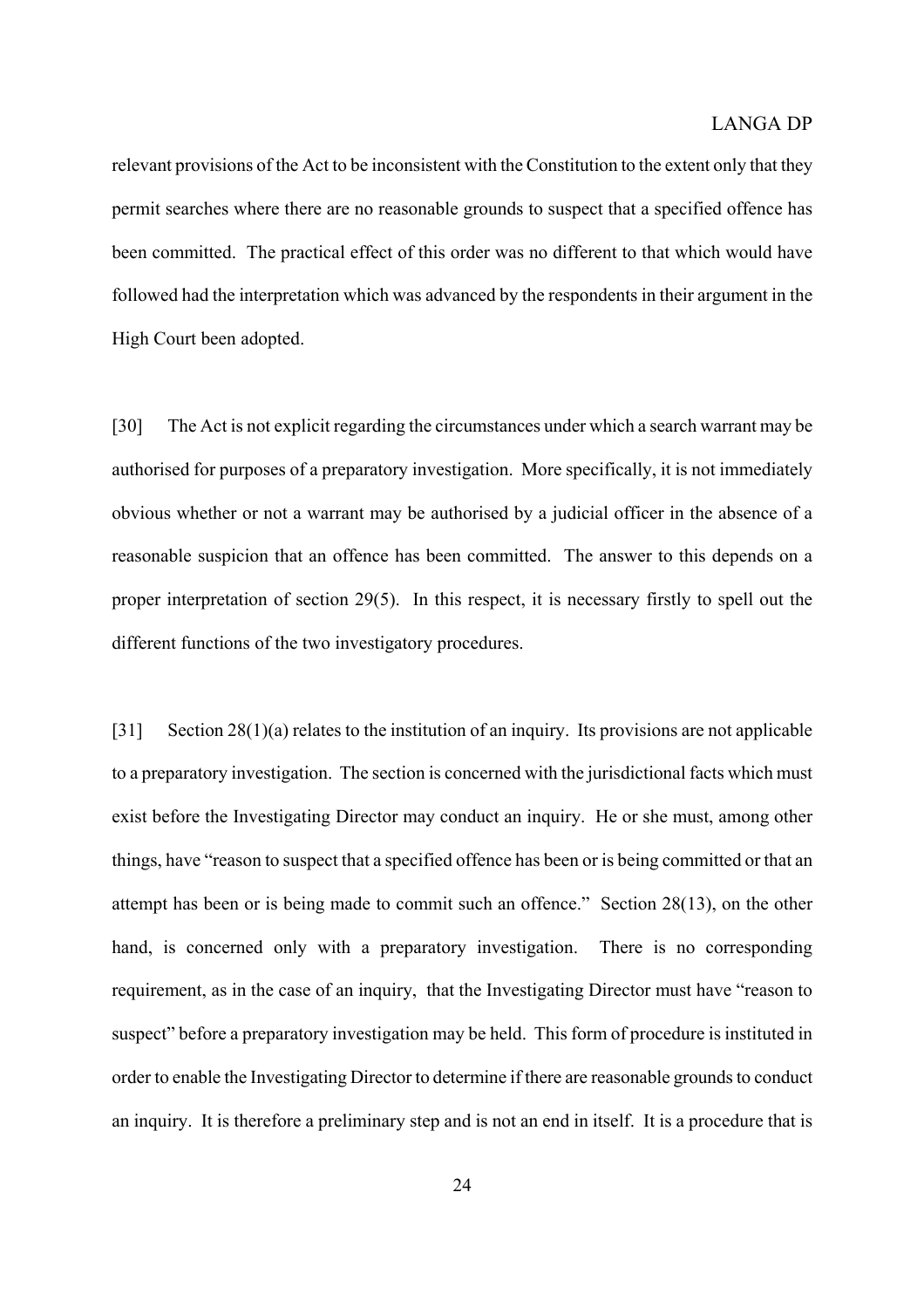available to an Investigating Director who has insufficient grounds or information to form a reasonable suspicion that a specified offence has been committed. A mere suspicion may therefore trigger a preparatory investigation, provided the purpose is to enable the Investigating Director to decide whether or not there are in fact reasonable grounds for a suspicion that a specified offence has been or is being committed.

[32] Section 28(14) provides that the provisions of sections 28(2) to 28(10) inclusive, and of sections 27 and 29 shall, "with the necessary changes",<sup>29</sup> apply to a preparatory investigation. In

<span id="page-24-0"></span><sup>29</sup> <sup>29</sup> In *Touriel v Minister of Internal Affairs, Southern Rhodesia* 1946 AD 535 at 544 -545, it was held that the test for *mutatis mutandis,* the Latin equivalent of the phrase "with the necessary changes", should be necessity rather than fitness, and that the phrase should be construed narrowly. According to that court, a broad interpretation would render it difficult to ascertain, with certainty, the meaning of legislation that contained this phrase. This decision has been adopted without challenge in subsequent Appellate Division cases (*Big Ben Soap Industries Ltd v Commissioner For Inland Revenue* 1949 (1) SA 740 (A) at 75; *R v Adams and Others* 1959 (3) SA 753 (A) at 751; *South African Master Dental Technicians Association v Dental Association of South Africa and Others* 1970 (3) SA 733 (A) at 745; *South African Fabrics Ltd v Millman NO and Another* 1972 (4) SA 592 (A) at 600). Furthermore, in *Smith v Mann* 1984 (1) SA 719 (W) at 722, the court cautioned that in alteration exercises, a court should ensure that its changes are guided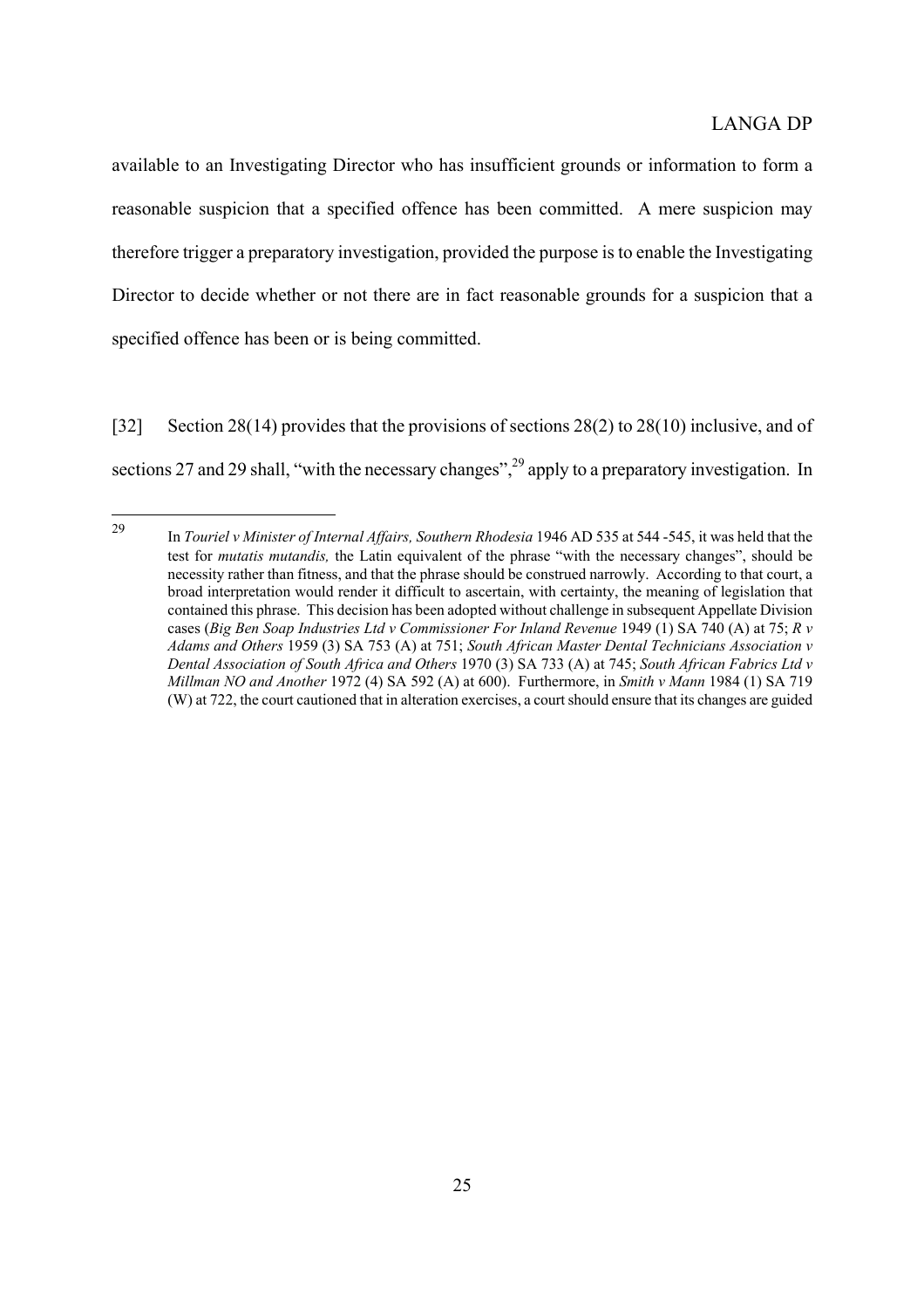the context of the Act, the phrase "with the necessary changes" means that, where applicable, the words "preparatory investigation" should be substituted for the term "inquiry". The construction of the relevant sections "with the necessary changes" must also be undertaken in the light of the provisions of section 39(2) of the Constitution.

[33] Section 27 makes provision for persons who suspect that a specified offence has been or is being committed or that an attempt has been or is being made to commit such an offence, to lay the matter before the Investigating Director who may then decide to conduct an inquiry or preparatory investigation. It should be noted that section 27 requires that such person should have reasonable grounds to suspect that a specified offence has been or is being committed. This does not mean that the Investigating Director should be satisfied on the basis of such evidence alone that an inquiry in terms of section 28(1)(a) is warranted. Section 28(1)(a) requires that the Investigating Director should have "reason to suspect" that a specified offence has been committed. Depending on the information received, he or she may proceed either in terms of section 28(1)(a) or section 28(13). The choice depends on whether there is reason to suspect that a specified offence has been committed. Section 28(13) caters for those instances where the Investigating Director does not have sufficient information to institute an inquiry in terms of section  $28(1)(a)$ .

[34] Subsections (2) to (10) of section 28 deal with the manner in which inquiries and

by legislative intent, rather than moving against it.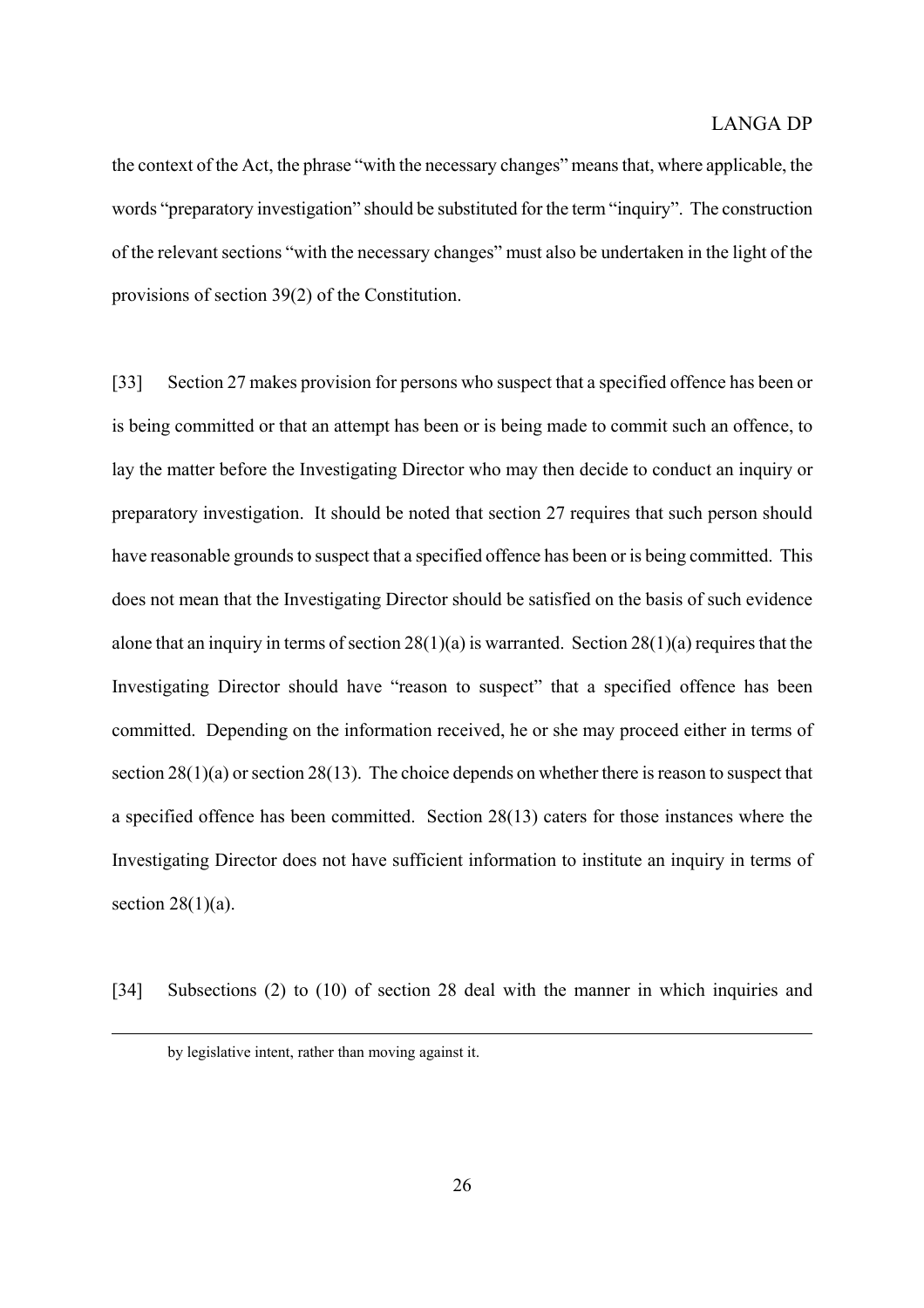preparatory investigations are to be conducted, and make provision for the taking of evidence and the summoning of witnesses to appear before the person designated to conduct the inquiry. Section 29 makes provision for the search and seizure of property in connection with inquiries. Applying section 29 "with the necessary changes" to a preparatory investigation, section 29(5) would have to be read as follows:

"A warrant . . . may only be issued if it appears to the [judicial officer] from information on oath or affirmation, stating —

- (a) the nature of the preparatory investigation  $\dots$ ;
- (b) the suspicion which gave rise to the preparatory investigation; and
- (c) the need, in regard to the preparatory investigation, for a search and seizure in terms of this section,

that there are reasonable grounds for believing that [anything connected with the preparatory investigation is . . . or is suspected to be on such premises]."

[35] Subsections (4) and (5) of section 29 are concerned with authorisation by a judicial officer before a search and seizure of property takes place. The section is an important mechanism designed to protect those whose privacy might be in danger of being assailed through searches and seizures of property by officials of the state. The provisions mean that an Investigating Director may not search and seize property, in the context of a preparatory investigation, without prior judicial authorisation.

[36] Section 29(5) prescribes what information must be considered by the judicial officer before a warrant for search and seizure may be issued. It must appear to the judicial officer, from information on oath or affirmation, that there are reasonable grounds for believing that anything connected with the preparatory investigation is, or is suspected to be on such premises.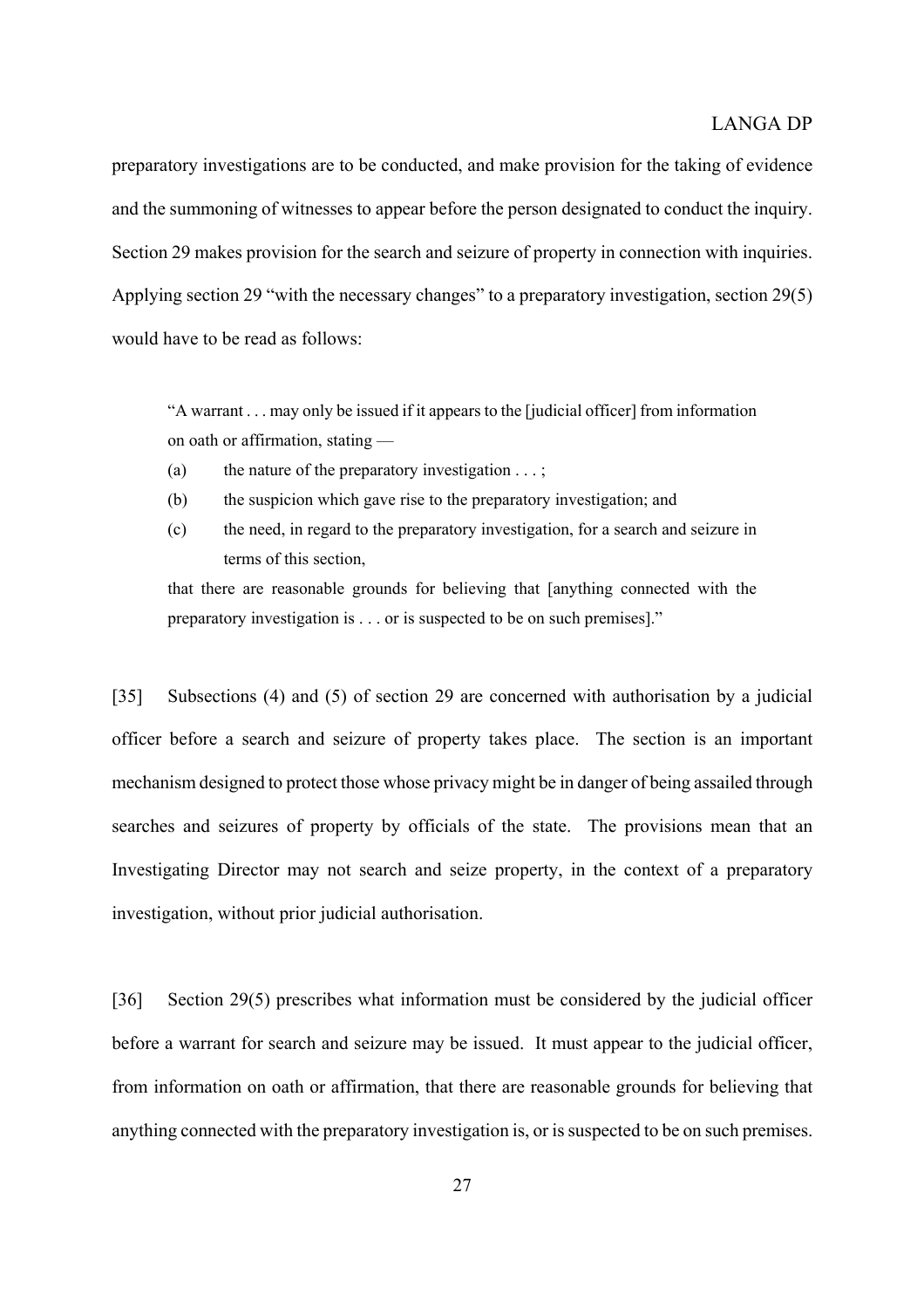That information must relate to (a) the nature of the preparatory investigation; (b) the suspicion that gave rise to the preparatory investigation; and (c) the need for a warrant in regard to the preparatory investigation. On the face of it, the judicial officer is required, among other things, to be satisfied that there are grounds for a preparatory investigation; in other words, that the Investigating Director is not acting arbitrarily. Further, the judicial officer must evaluate the suspicion that gave rise to the preparatory investigation as well as the need for a search for purposes of a preparatory investigation.

[37] It is implicit in the section that the judicial officer will apply his or her mind to the question whether the suspicion which led to the preparatory investigation, and the need for the search and seizure to be sanctioned, are sufficient to justify the invasion of privacy that is to take place. On the basis of that information, the judicial officer has to make an independent evaluation and determine whether or not there are reasonable grounds to suspect that an object that might have a bearing on a preparatory investigation is on the targeted premises.

[38] It is also implicit in the legislation that the judicial officer should have regard to the provisions of the Constitution in making the decision. The Act quite clearly exhibits a concern for the constitutional rights of persons subjected to the search and seizure provisions. That is the apparent reason for the requirement in sections 29(4) and (5) that a search and seizure may only be carried out if sanctioned by a warrant issued by a judicial officer. The Act repeals and takes the place of the Investigation of Serious Economic Offences Act,  $30$  which was the subject of the

<span id="page-27-0"></span> $30$ Act 117 of 1991.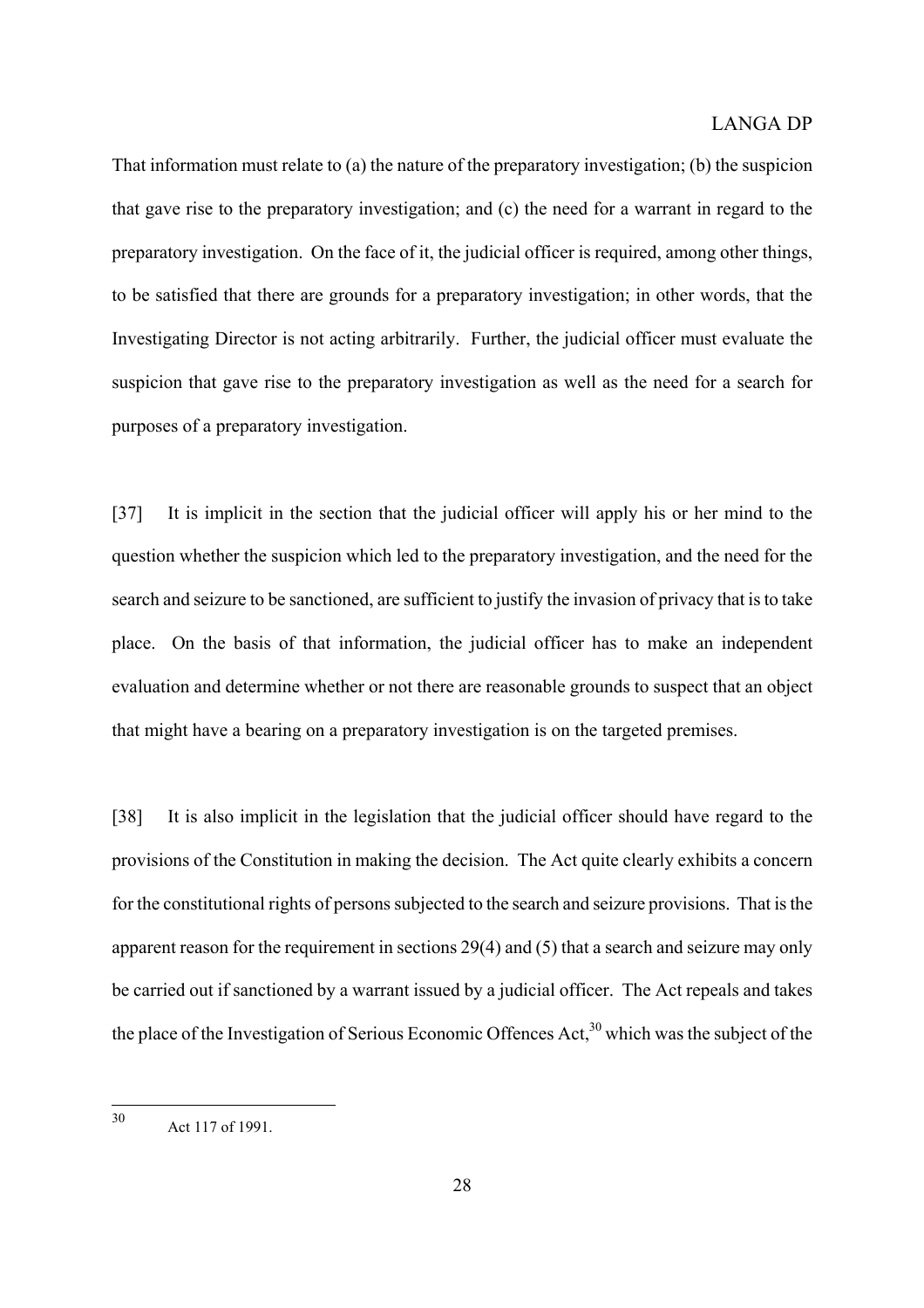litigation in *Park-Ross and Another v Director: Office for Serious Economic Offences*. [31](#page-28-0) In that case, a provision authorising searches to be carried out without the sanction of a judicial officer was declared to be unconstitutional by Tebbutt J who, during the course of his judgment, stated:

"It would, I feel, accord with the spirit and purport of the Constitution if it was provided that, before any search or seizure pursuant to s 6 of the Act, prior authorisation be obtained from a magistrate or from a Judge of the Supreme Court in Chambers for such search and seizure. Any application for such authorisation should set out, at the very least, under oath or affirmed declaration, information as to the nature of the inquiry in terms of s 5, the suspicion having given rise to that inquiry, and the need, in regard to that inquiry, for a search and seizure in terms of s  $6.^{32}$  $6.^{32}$  $6.^{32}$ 

[39] In enacting section 29(5), the legislature clearly intended to give effect to the *Park-Ross* judgment, and to ensure that the search and seizure of property will be carried out in accordance with the provisions of the Constitution. The Act uses the very language which Tebbutt J suggested was necessary to give effect to the "spirit and purport" of the Constitution.

<span id="page-28-0"></span> $31$ <sup>31</sup> 1995 (2) BCLR 198 (C); 1995 (2) SA 148 (C).

<span id="page-28-1"></span> $32$  Id at 172G - H.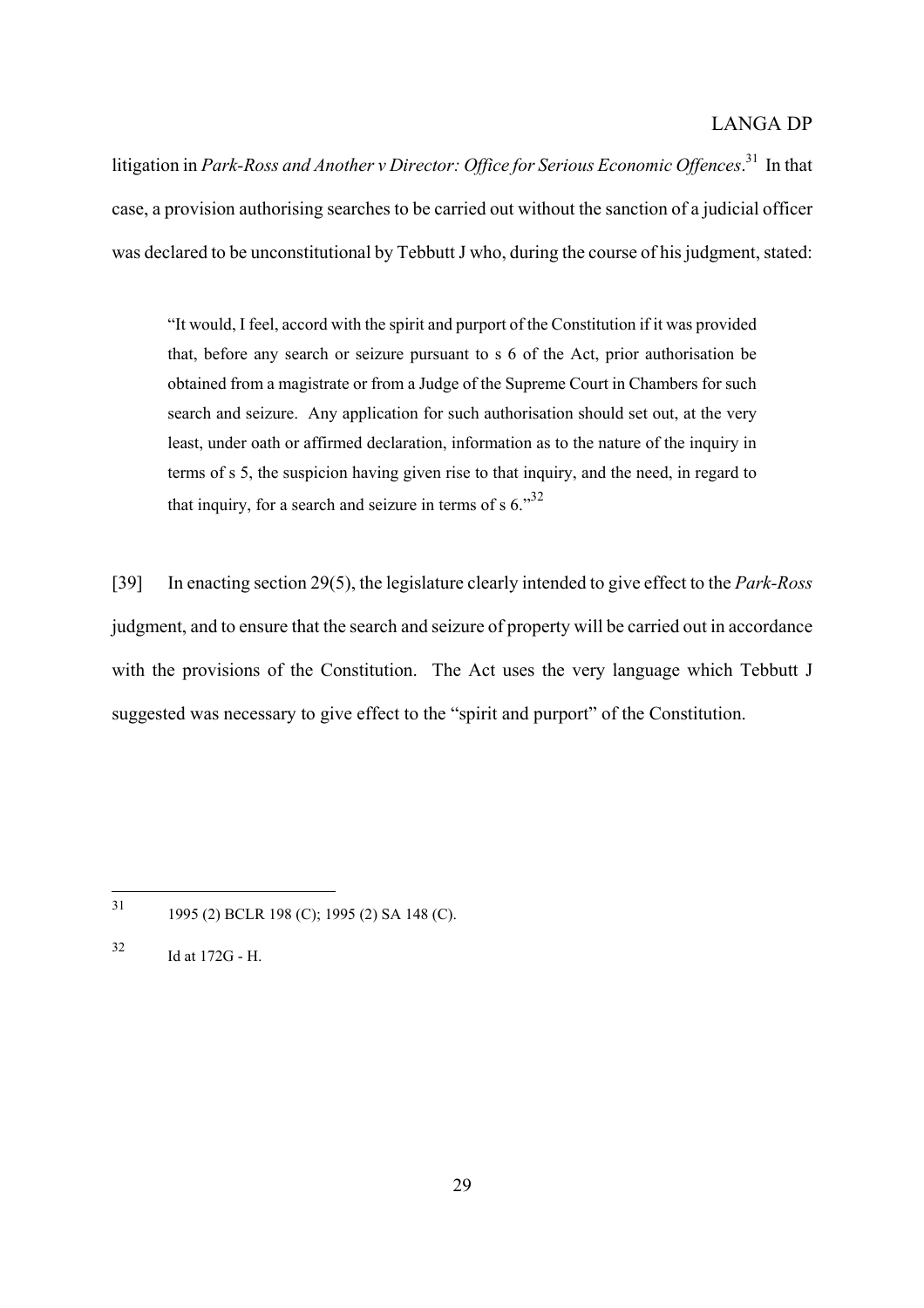[40] The concern for the constitutional rights of those affected by the invasion of privacy as a result of the execution of a search warrant is also apparent, as stated earlier,  $33$  from the provisions of section 29(2) which require the execution of a search warrant to be conducted with strict regard to decency and order, including respect for a person's right to dignity, to personal freedom and security and to personal privacy. Persons carrying out searches are thus obliged by the legislation to comply with the requirements of the Constitution. Unless that intention is clear from the language of the statute, such legislation should not be construed as contemplating that judicial officers will authorise the search without regard to the constitutional rights of the persons likely to be affected.

[41] The Constitution also prescribes that all conduct of the state must accord with the provisions of the Bill of Rights. This is evident from section 8(1) of the Constitution which provides that —

"[t]he Bill of Rights applies to all law, and binds the legislature, the executive, the judiciary and all organs of state."

In *De Lange v Smuts*,<sup>34</sup> Ackermann J, in dealing with a provision authorising a magistrate at an administrative inquiry to commit a witness to prison for failing to answer questions satisfactorily, said:

<span id="page-29-0"></span> $33$ See above para 19.

<span id="page-29-1"></span><sup>34</sup> Above n 22.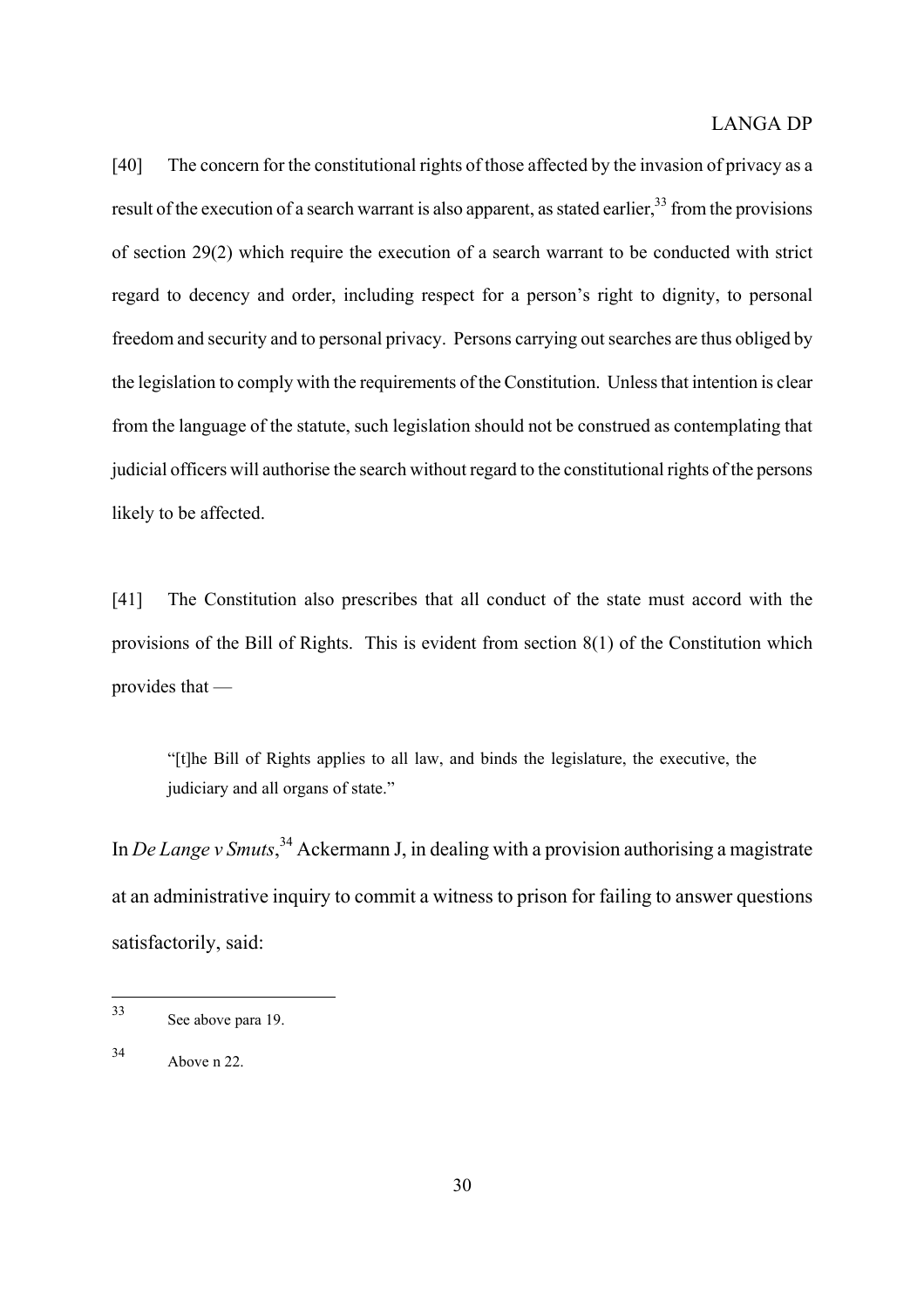"Section 66(3) does not in express terms prescribe the procedures to be followed before an examinee may be committed to prison. More importantly, it contains no explicit provision which obliges a presiding officer to conduct the proceedings antecedent to committal in any manner inconsistent with any norm of procedural fairness required by the Constitution or the common law. The inescapable conclusion, in my view, is that, whosoever is constitutionally permitted to issue a committal warrant under s 66(3), it is implicit in the provisions of the subsection that the relevant proceedings must be conducted by such presiding officer in a manner which is not inconsistent with any norms of procedural fairness required by the Constitution or the common law.["35](#page-30-0)

35

<span id="page-30-0"></span><sup>35</sup> Id at para 85. See also *Bernstein and Others v Bester NO and Others* above n 16 at para 59 and the authorities cited there in footnotes 85 and 87.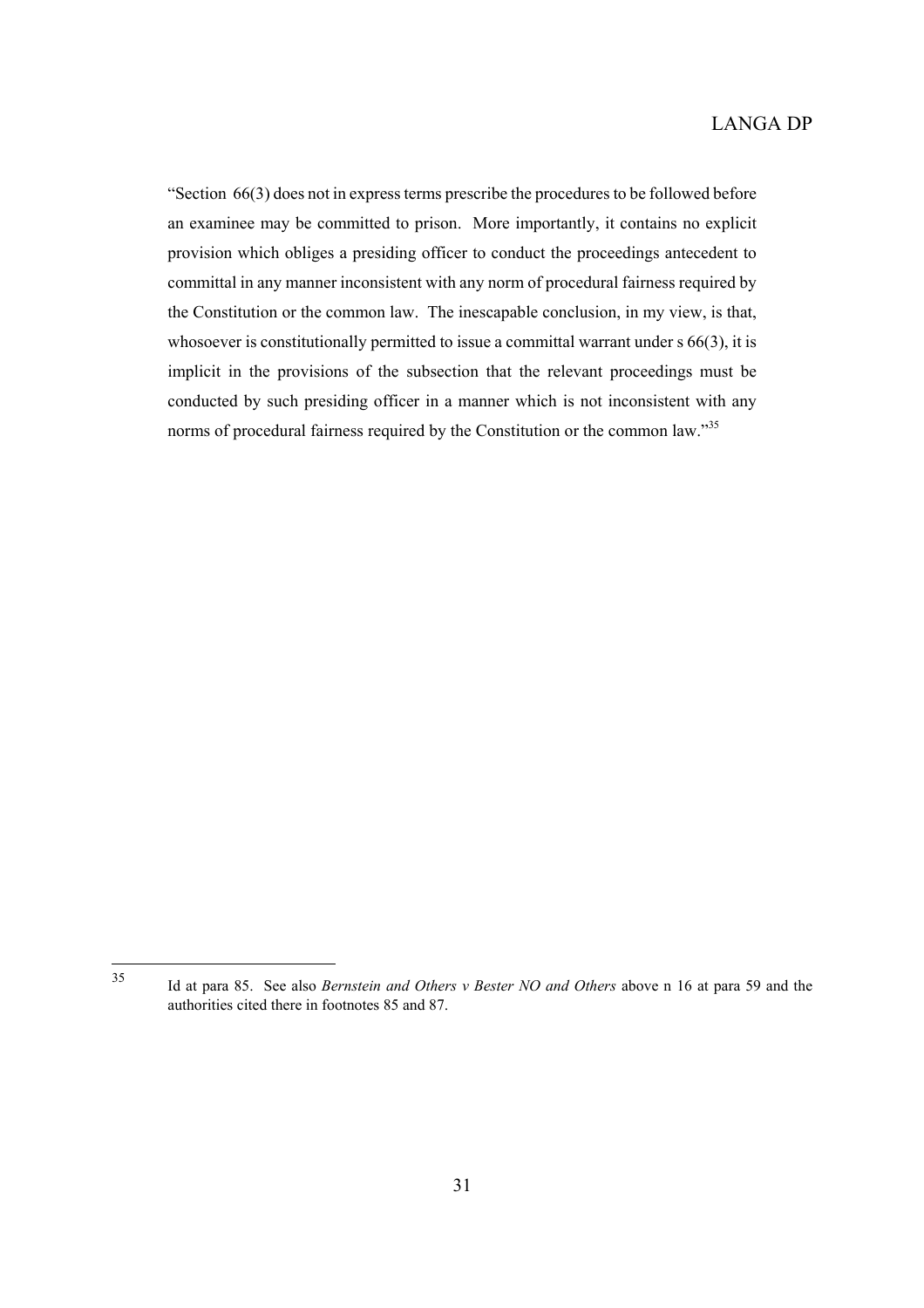[42] Sections 20 and  $21^{36}$  of the Criminal Procedure Act<sup>37</sup> require that searches be undertaken in connection with criminal investigations only if there is reasonable suspicion that an offence has been committed, and that the search is designed to secure evidence of such an offence.

[43] In the light of our criminal procedure, the legislative history and the specific provisions of section 29(2) of the Act, the legislature must be taken to have contemplated that a judicial

<span id="page-31-0"></span>36 Section 20 reads as follows:

- (a) which is concerned in or is on reasonable grounds believed to be concerned in the commission or suspected commission of an offence whether within the Republic or elsewhere;
- (b) which may afford evidence of the commission or suspected commission of an offence whether within the Republic or elsewhere; or
- (c) which is intended to be used or is on reasonable grounds believed to be intended to be used in the commission of an offence."

Section 21 reads:

- $(1)$  Subject to the provisions of sections 22, 24 and 25, an article referred to in section 20 shall be seized only by virtue of a search warrant issued —
	- (a) by a magistrate or justice, if it appears to such magistrate or justice from information on oath that there are reasonable grounds for believing that any such article is in the possession or under the control of or upon any person or upon or at any premises within his area of jurisdiction; or
	- (b) by a judge or judicial officer presiding at criminal proceedings, if it appears to such judge or judicial officer that any such article in the possession or under the control of any person or upon or at any premises is required in evidence of such proceedings.
- (2) A search warrant issued under subsection (1) shall require a police official to seize the article in question and shall to that end authorize such police official to search any person identified in the warrant, or to enter and search any premises identified in the warrant and to search any person found on or at such premises.
- (3) (a) A search warrant shall be executed by day, unless the person issuing the warrant in writing authorizes the execution thereof by night.
	- (b) A search warrant may be issued on any day and shall be of force until it is executed or is cancelled by the person who issued it or, if such person is not available, by a person with like authority.
- (4) A police official executing a warrant under this section or section 25 shall, after such execution, upon demand of any person whose rights in respect of any search or article seized under the warrant have been affected, hand to him a copy of the warrant."

<span id="page-31-1"></span><sup>37</sup> Act 51 of 1977.

<sup>&</sup>quot;The State may, in accordance with the provisions of this Chapter, seize anything (in this Chapter referred to as an article) —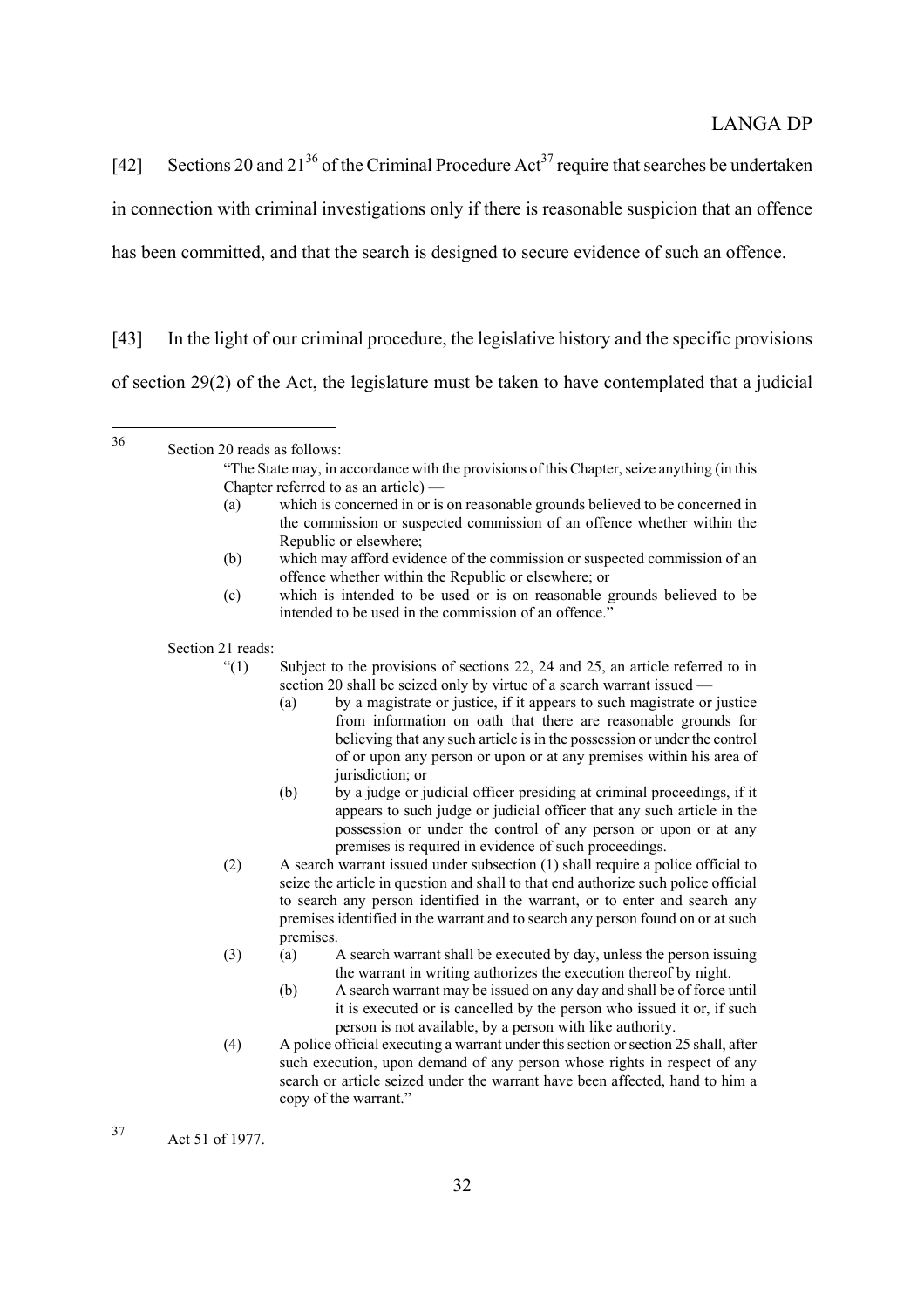officer would not exercise a discretion to issue a warrant if that would result in an impermissible violation of the right to privacy of the persons to be searched.

[44] The Investigating Directorate is a special unit established under the Act to conduct investigations into serious and complex offences. If it were unable to commence investigations until it had a reasonable suspicion that a specified offence had been committed, initial investigations which may be sensitive and crucial would have been beyond its jurisdiction. The provisions of the Act authorising the Investigating Directorate to engage in preparatory investigations serve the purpose of enabling the Investigating Directorate to be involved in sensitive investigations from an early stage. The purpose therefore is to assist the Investigating Director to cross the threshold from a mere suspicion that a specified offence has been committed to a reasonable suspicion, which is a pre-requisite for the holding of an inquiry.

[45] As outlined at paragraph 7 above, a suspicion, short of a reasonable suspicion that a specified offence has been committed could arise either because there is uncertainty whether an offence has been committed, or because there is uncertainty that an offence in respect of which there is reasonable suspicion, is in fact a specified offence.

[46] In the present case, for instance, the specified offences in the listed schedule are fraud, theft, forgery and uttering, corruption in terms of the Corruption Act[,38](#page-32-0) and any other economic common law offence, or economic offence in contravention of any statutory provision which

<span id="page-32-0"></span> $38$ Act 94 of 1992.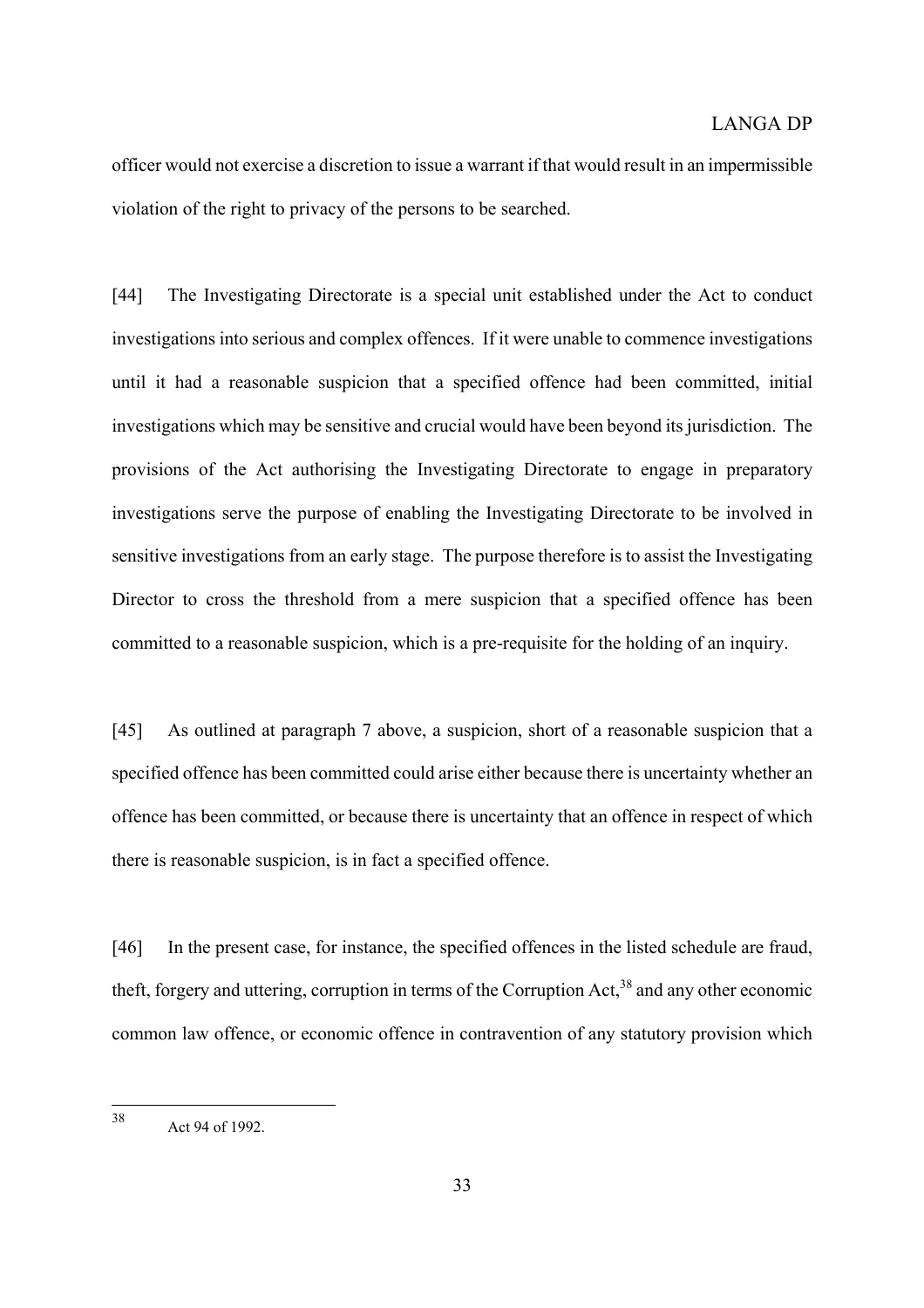involves patrimonial loss.<sup>39</sup> In order for these offences to fall within the jurisdiction of the Investigating Directorate, they must, however, be of a serious and complicated nature. As we have seen, Investigating Directorates have been established for two other categories of specified offences.<sup>40</sup> In one of the directorates, the requirement is that the offence in question be committed in an organised fashion or that it is one which may endanger the safety or security of the public; $41$  in the other, the requirement is that the offence in question must relate to corruption.

[47] There may well be circumstances in which investigations commence and reach the stage of a reasonable suspicion that an offence has been committed, but further investigation is necessary in order to determine whether the matter is one that should be investigated by the Investigating Directorate under section 28(1), or which should be left to the police to deal with. That would be the case, for instance, where there is a reasonable suspicion that the offence of fraud has been committed, yet the information in the Investigating Director's possession is insufficient to constitute a reasonable suspicion that the offence is one of a serious and complicated nature and is therefore one that falls within his or her jurisdiction.

<span id="page-33-0"></span><sup>39</sup> Above n 10.

<span id="page-33-1"></span><sup>40</sup> See above para 4.

<span id="page-33-2"></span><sup>41</sup> The definition of a specified offence in terms of the Directorate concerning organized offences and public safety is as follows: it is any offence referred to in the schedule "committed in an organized fashion or which may endanger the safety or security of the public, or any conspiracy, incitement or attempt to commit any of the above-mentioned offences." See above n 9.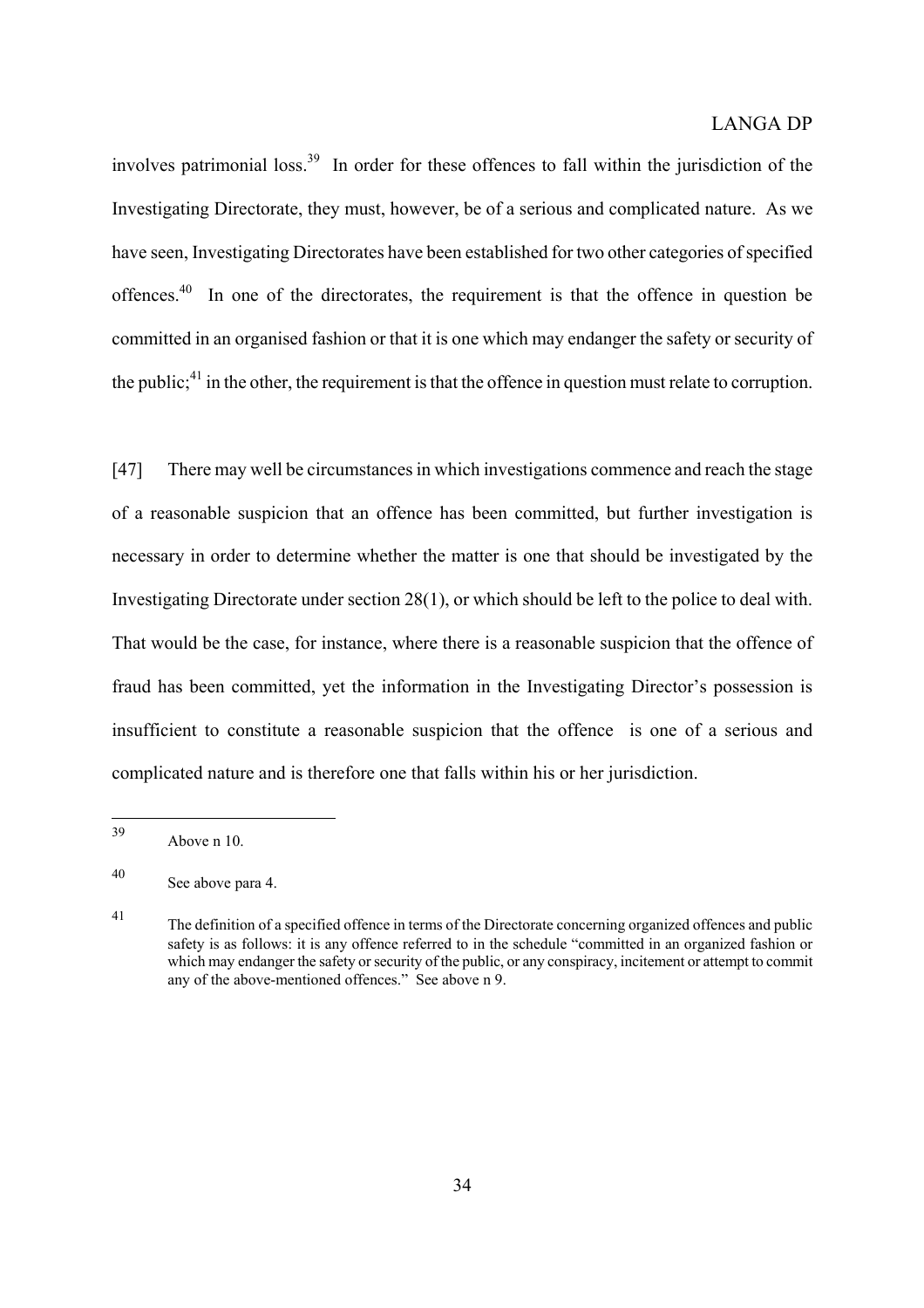[48] In the context of a preparatory investigation, the search and seizure of property can perform a number of functions. In view of the complexities of organised crime and the difficulty of identifying criminal conduct which may or may not constitute a specified offence, there is a clear need for the Investigating Directorate to have search and seizure powers in the context of preparatory investigations. It is therefore important that such Investigating Directors be able to obtain search warrants in appropriate circumstances, provided that in the context of a preparatory investigation, the use of search warrants is limited to those instances where there is a reasonable suspicion that an offence, which might be a specified offence, has been committed.

[49] Under those circumstances, a search warrant may properly be obtained, on the basis of a reasonable suspicion that an offence has been committed, provided that it is considered that further evidence might establish that such an offence is a specified offence. Before authorising the warrant, the judicial officer would have to apply his or her mind to the matters set out in section 29(5) in evaluating the information put before him or her. A warrant would be issued only if it appears to the judicial officer that there are reasonable grounds for the suspicion that an object connected with the commission of an offence, which might be a specified offence, is on the targeted premises.

[50] I am accordingly of the view that the meaning of section 29(5) suggested by Mr Marcus and which was adopted by the High Court is not correct. It fails to appreciate that section 29(5) is capable of an interpretation that is consistent with the Constitution. I should mention that this interpretation was neither raised before Southwood J, nor considered in his judgment.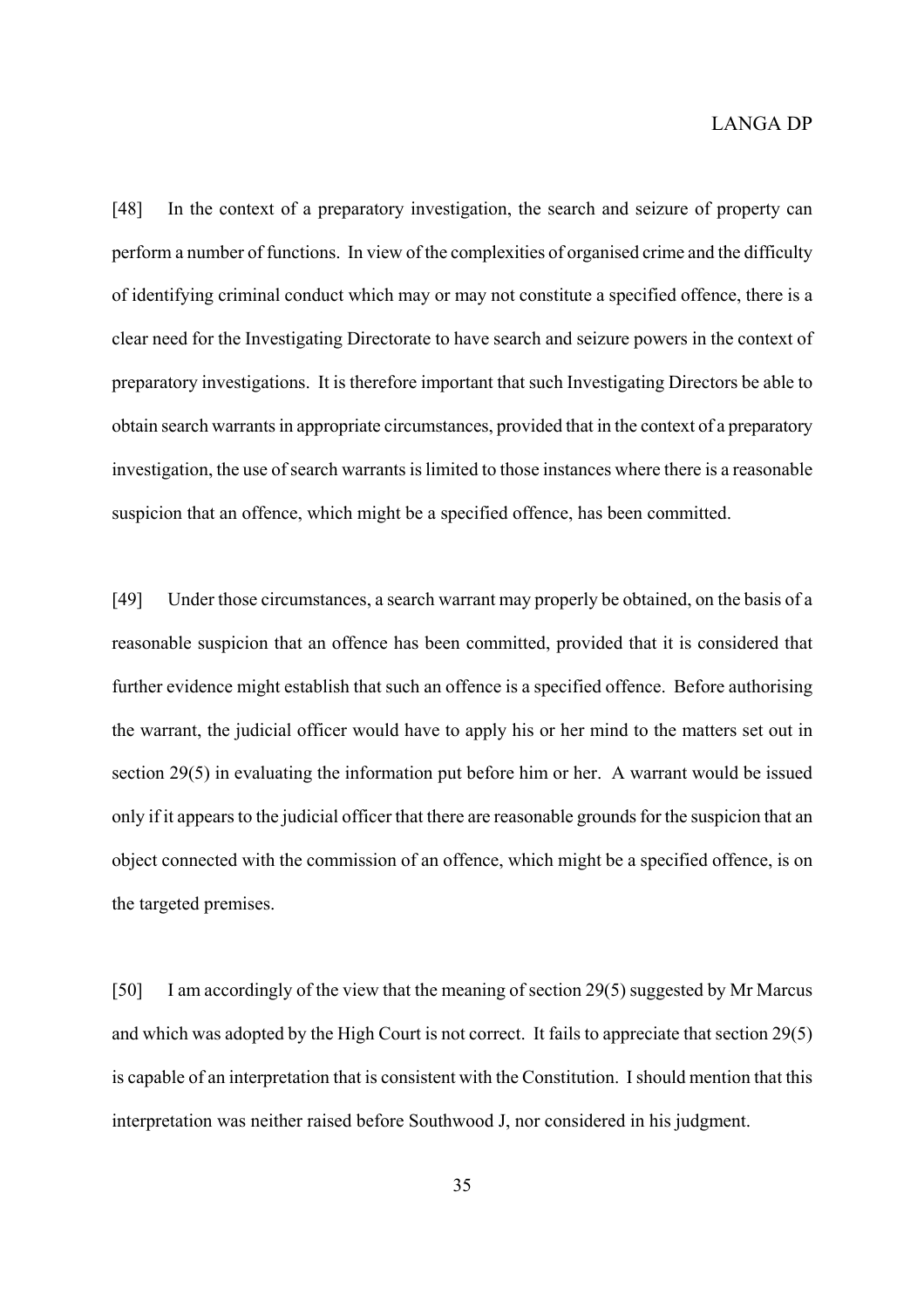[51] For the reasons given in this judgment, I conclude that the impugned provisions are reasonably capable of a meaning that requires a reasonable suspicion of the commission of an offence, which might be a specified offence, as a pre-condition for the issue of a search warrant for purposes of a preparatory investigation. That is a proper interpretation of section 29(5). In particular, as I have already mentioned, the legislature has expressly sought to draw the attention of officials to the requirements of the Constitution in section 29(2) which obliges officials, in executing a warrant, to do so with strict regard to decency and order, respect for a person's dignity, freedom and security, and personal privacy. Furthermore, the comments of Tebbutt J in *Park-Ross*<sup>42</sup> have clearly been taken to heart by the legislature. Section 29(5) was enacted with these comments in mind and this reinforces the view that the legislature set out to regulate the search and seizure of property in accordance with the provisions of the Constitution as they were interpreted in the judgment of Tebbutt J.

[52] The proper interpretation of section 29(5) therefore permits a judicial officer to issue a search warrant in respect of a preparatory investigation only when he or she is satisfied that there exists a reasonable suspicion that an offence which might be a specified offence has been committed. The warrant may only be issued where the judicial officer has concluded that there is a reasonable suspicion that such an offence has been committed, that there are reasonable grounds to believe that objects connected with an investigation into that suspected offence may

<span id="page-35-0"></span> $42<sub>1</sub>$ Above n 31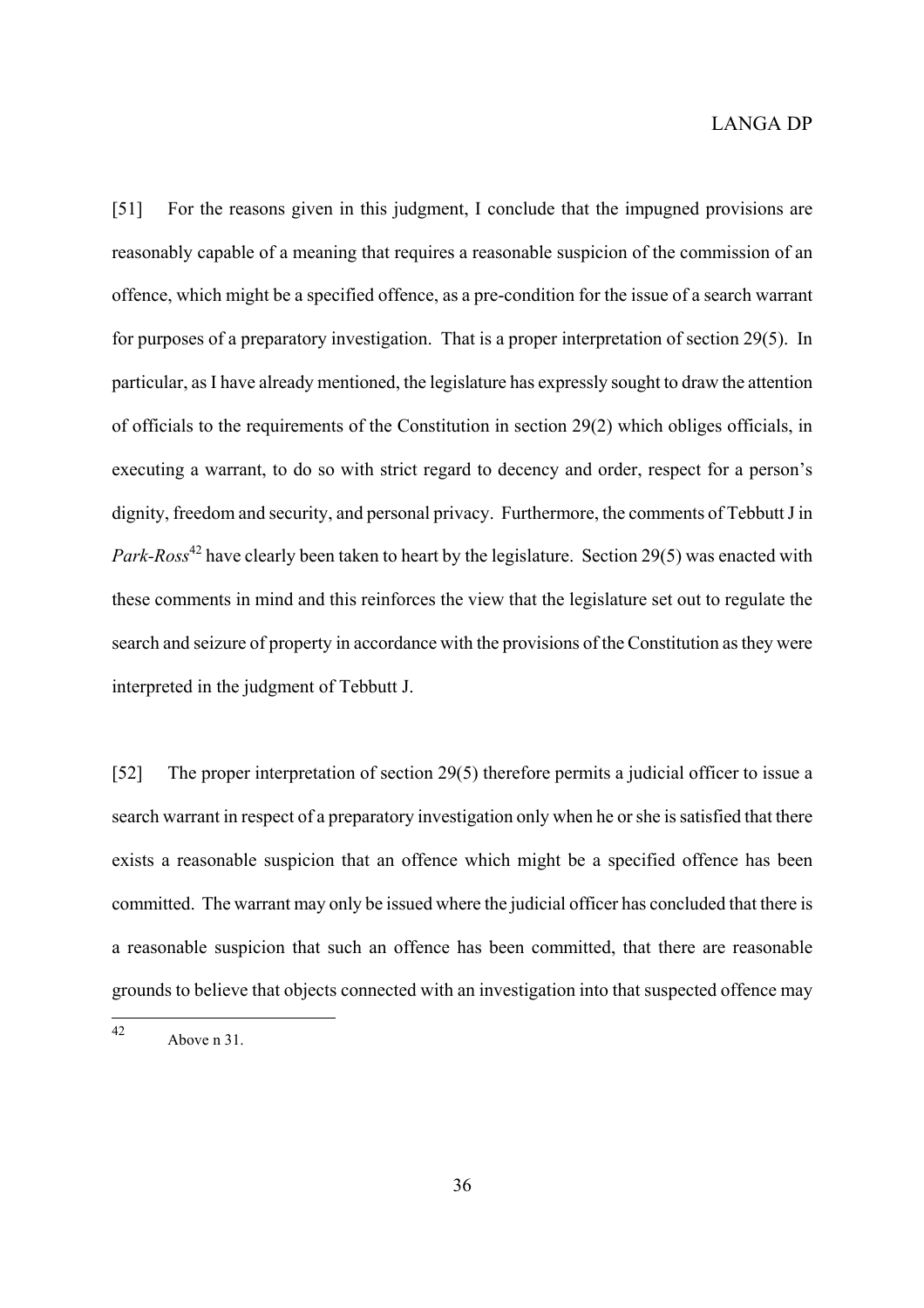be found on the relevant premises, and in the exercise of his or her discretion, the judicial officer considers it appropriate to issue a search warrant. These are considerable safeguards protecting the right to privacy of individuals. In my view, the scope of the limitation of the right to privacy is therefore narrow. It is now necessary to consider briefly the purpose and importance of section  $29(5)$ .

#### *Purpose and importance of the search and seizure provisions*

[53] It is a notorious fact that the rate of crime in South Africa is unacceptably high. There are frequent reports of violent crime and incessant disclosures of fraudulent activity. This has a seriously adverse effect not only on the security of citizens and the morale of the community but also on the country's economy. This ultimately affects the government's ability to address the pressing social welfare problems in South Africa. The need to fight crime is thus an important objective in our society, and the setting up of special Investigating Directorates should be seen in that light. The legislature has sought to prioritise the investigation of certain serious offences detrimentally affecting our communities and has set up a specialised structure, the Investigating Directorate, to deal with them. For purposes of conducting its investigatory functions, the Investigating Directorates have been granted the powers of search and seizure. The importance of these powers for the purposes of a preparatory investigation has been canvassed above.<sup>[43](#page-36-0)</sup>

#### *Proportionality analysis*

<span id="page-36-0"></span> $43$ See above paras 47 - 49.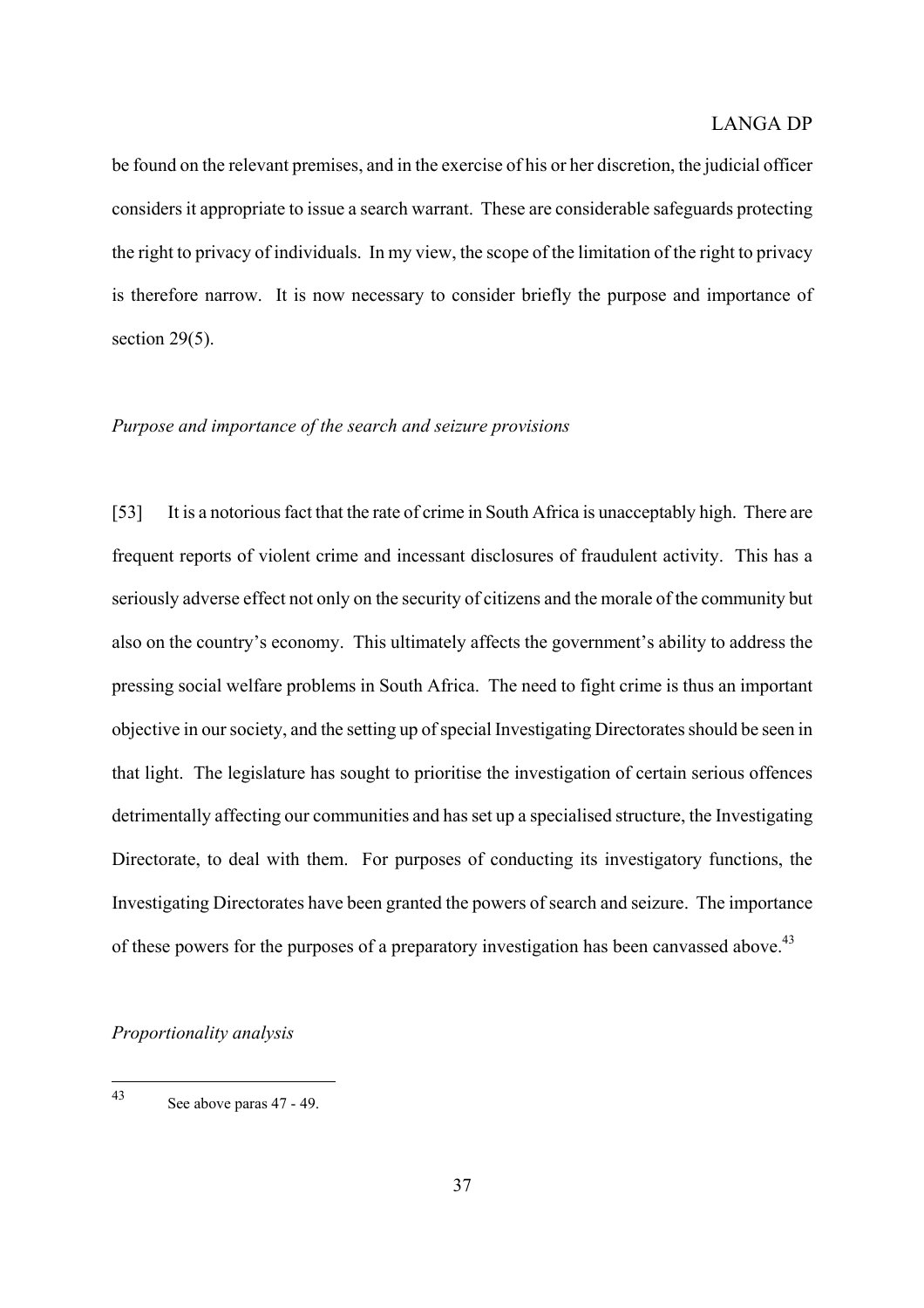[54] I now turn to weigh the extent of the limitation of the right against the purpose for which the legislation was enacted. There is no doubt that search and seizure provisions, in the context of a preparatory investigation, serve an important purpose in the fight against crime. That the state has a pressing interest which involves the security and freedom of the community as a whole is beyond question. It is an objective which is sufficiently important to justify the limitation of the right to privacy of an individual in certain circumstances. The right is not meant to shield criminal activity or to conceal evidence of crime from the criminal justice process.<sup>44</sup> On the other hand, state officials are not entitled without good cause to invade the premises of persons for purposes of searching and seizing property; there would otherwise be little content left to the right to privacy. A balance must therefore be struck between the interests of the

<span id="page-37-0"></span><sup>44</sup> <sup>44</sup> See *California v Ciraolo* 476 US 207 (1985) at 213-4, where Chief Justice Warren Burger held that a person who was using a garden to grow illicit drugs could not expect it not to be searched by the state. The following has been said in Colb "Innocence, Privacy, and Targeting in Fourth Amendment Jurisprudence" (1996) 96 *Columbia Law Review* 1456, 1460: "[I]f a government official knows that an individual is using her privacy to commit crimes and to hide evidence of those crimes, the official is legally entitled to a warrant authorizing a search of the individual's premises. By committing a crime, the individual in effect creates the circumstances that may ultimately relieve the government of its obligation to respect her privacy."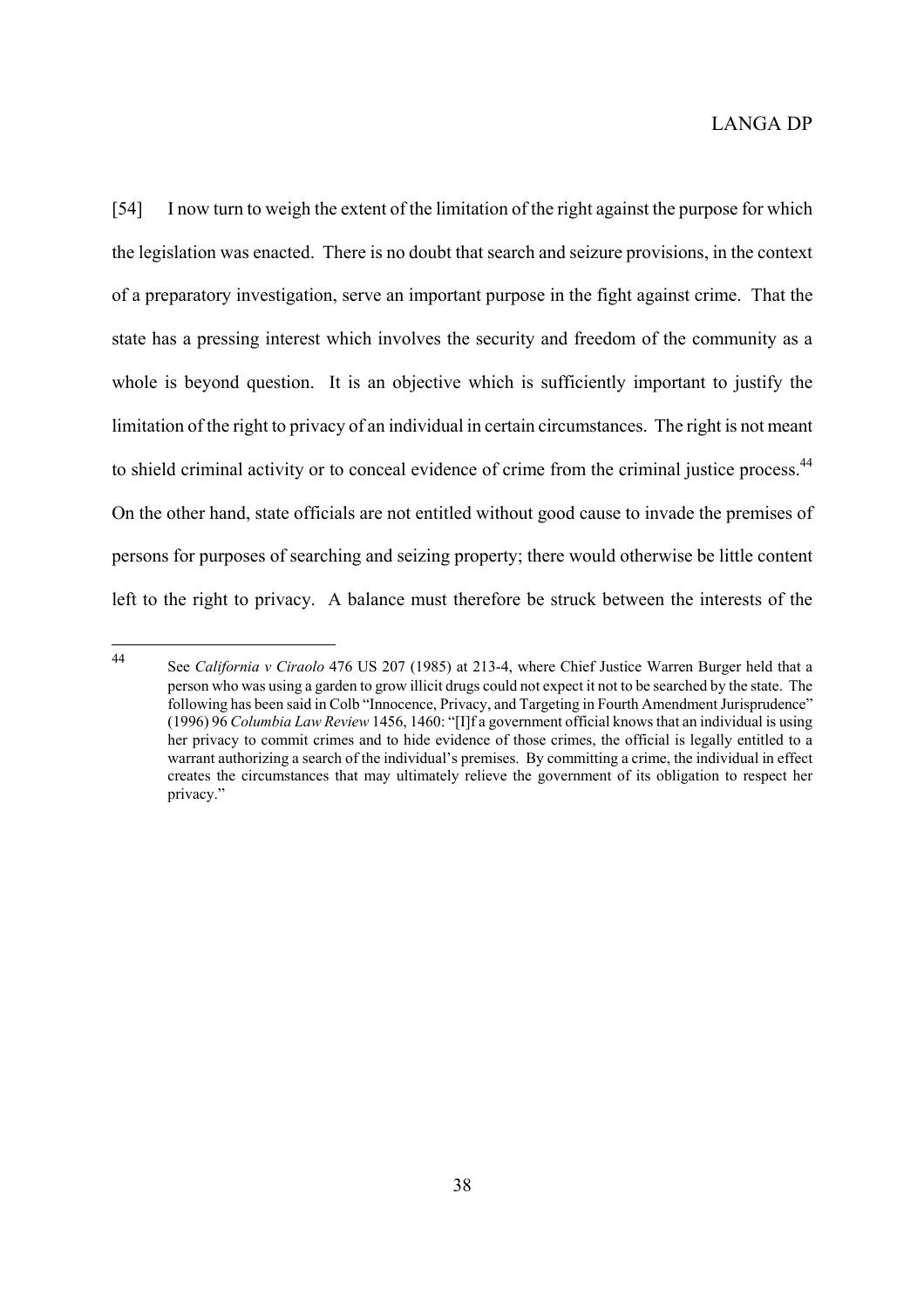individual and that of the state, a task that lies at the heart of the inquiry into the limitation of rights.

[55] On the proper interpretation of the sections concerned, the Investigating Directorate is required to place before a judicial officer an adequate and objective basis to justify the infringement of the important right to privacy.<sup>45</sup> The legislation sets up an objective standard that must be met prior to the violation of the right, thus ensuring that search and seizure powers will only be exercised where there are sufficient reasons for doing so. These provisions thus strike a balance between the need for search and seizure powers and the right to privacy of individuals. Thus construed, section 29(5) provides sufficient safeguards against an unwarranted invasion of the right to privacy. It follows, in my view, that the limitation of the privacy right in these circumstances is reasonable and justifiable.

#### *Conclusion*

[56] The conclusion I have reached is that the impugned provisions are reasonably capable of a meaning that is consistent with the requirements of the Constitution. In terms of that interpretation, a search warrant would be granted for purposes of a preparatory investigation only if there is a reasonable suspicion that an offence, which might be a specified offence, has been or is being committed, or that an attempt was or had been made to commit such an offence. It

<span id="page-38-0"></span> $45$ There may be circumstances, in the context of other legislation, in which a warrant may be authorised without the requirement of a reasonable suspicion, or where a search may be permitted without a warrant. This judgment is not concerned with such instances. It is confined to matters which arise in the narrow context of the facts, and the legislation implicated in this case. See, for example, the remarks in *Mistry*  (above n 15) at para 29.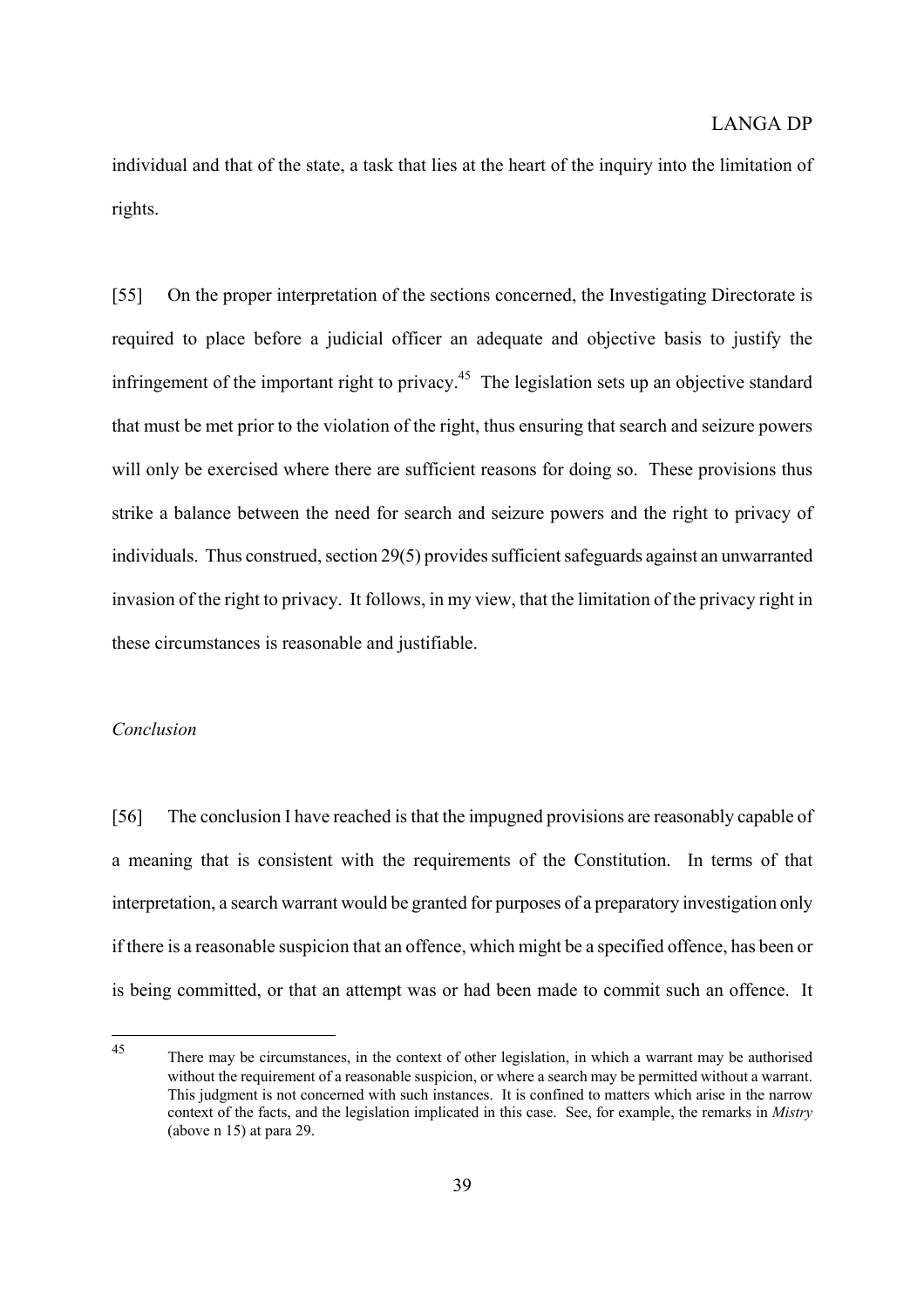follows from this that no warrant may be applied for or issued in the absence of a reasonable suspicion that an offence has been committed.

[57] The decision of this Court is binding on all judicial officers called upon to issue search warrants. Such warrants can only be issued at the instance of the Investigating Director who will clearly be under a duty to bring this judgment to the attention of the judicial officer before whom the application for a warrant is made. That, and the duty that the judicial officer has to give effect to the terms of this judgment, provides adequate protection against unreasonable searches.

[58] In the result, the order of constitutional invalidity by Southwood J must be set aside.

#### *Costs*

[59] In the view I take of this matter, there should be no order for costs in this appeal. In the first place, the matter arose in the context of criminal investigations; in this Court, costs orders are not generally made in criminal proceedings.<sup>46</sup> Secondly, the issues involved the constitutionality of an important provision in the Act. There is no doubt that the correct interpretation of the impugned provisions is a matter of great public interest.<sup>47</sup> With regard to the proceedings in the High Court, however, Southwood J awarded costs to the applicants, consequent upon the multiple orders which were made in that court. Only one of the orders, the

<span id="page-39-0"></span><sup>46</sup> <sup>46</sup> See *Harksen v President of the Republic of South Africa and Others* 2000(5) BCLR 478 (CC); 2000 (2) SA 837 (CC) at para 30.

<span id="page-39-1"></span><sup>47</sup> See *Ferreira v Levin NO and Others; Vryenhoek and Others v Powell NO and Others* 1996 (1) BCLR 1 (CC); 1996 (1) SA 984 (CC) at para 155.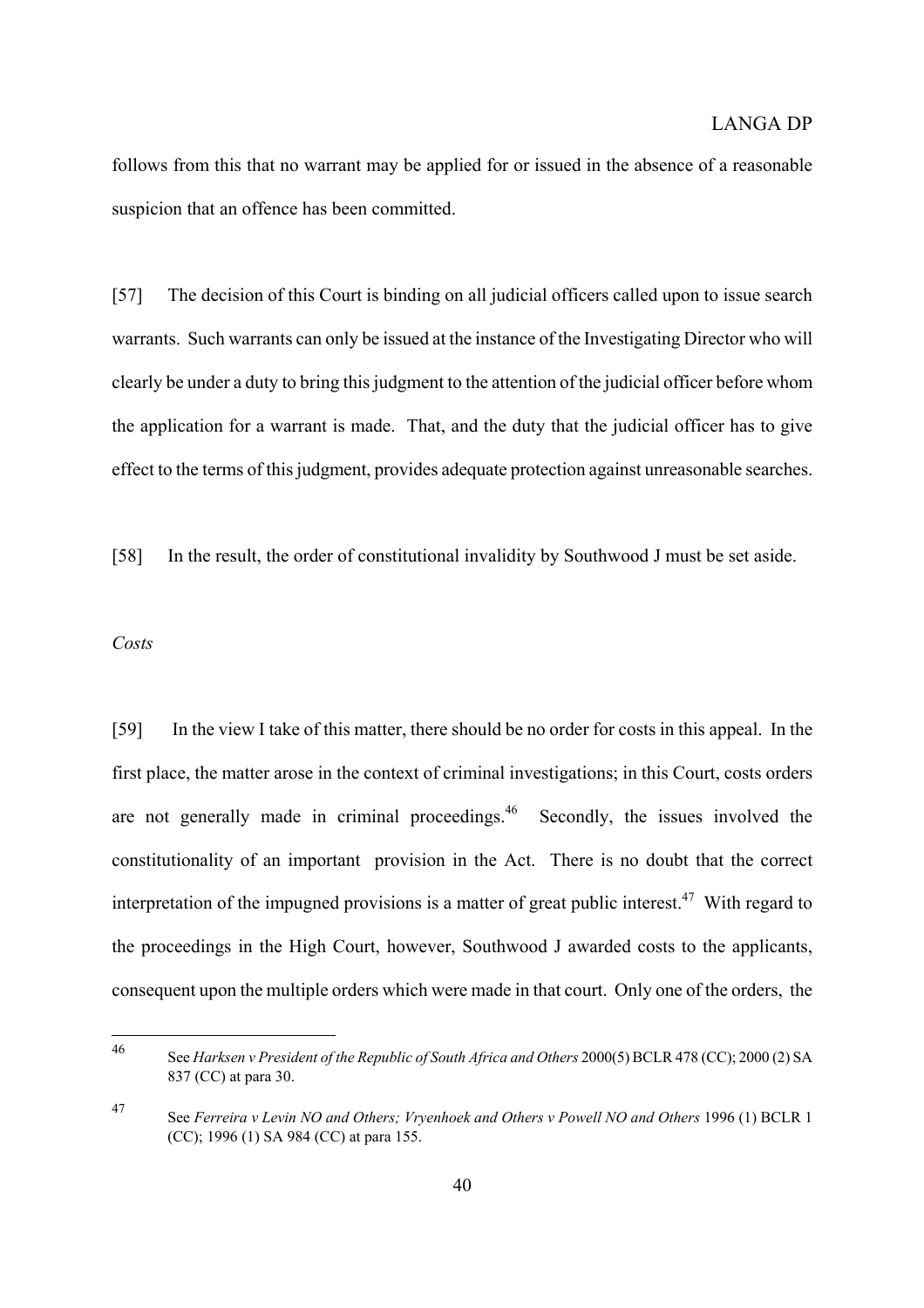declaration of unconstitutionality, was the subject of the proceedings in this Court. The respondents have been successful on appeal to this Court on that issue. The other orders made in the High Court were not before us and must accordingly remain undisturbed. No argument has been addressed to us regarding the possible implications of this Court's finding, on the constitutionality issue, for the costs order made in the High Court. We do not know to what extent the costs involved in the High Court proceedings were affected by the canvassing of the constitutionality issue which has now been dealt with by this Court. I am therefore not in a position, in this judgment, to address the issue of the High Court's order for costs. Should the respondents wish to pursue the matter of the costs awarded in the High Court, they must notify the Registrar in writing of their intention to do so, within 14 days of the order in this matter and upon notice to all other parties, whereupon further directions will be given.

#### *Order*

- [60] The following order is accordingly made:
- (a) the appeal is allowed;
- (b) the Court declines to confirm the order of unconstitutionality made by Southwood J on 23 December 1999 and, accordingly, the order of constitutional invalidity by the Transvaal High Court is set aside;
- (d) there is no order for the costs of this appeal.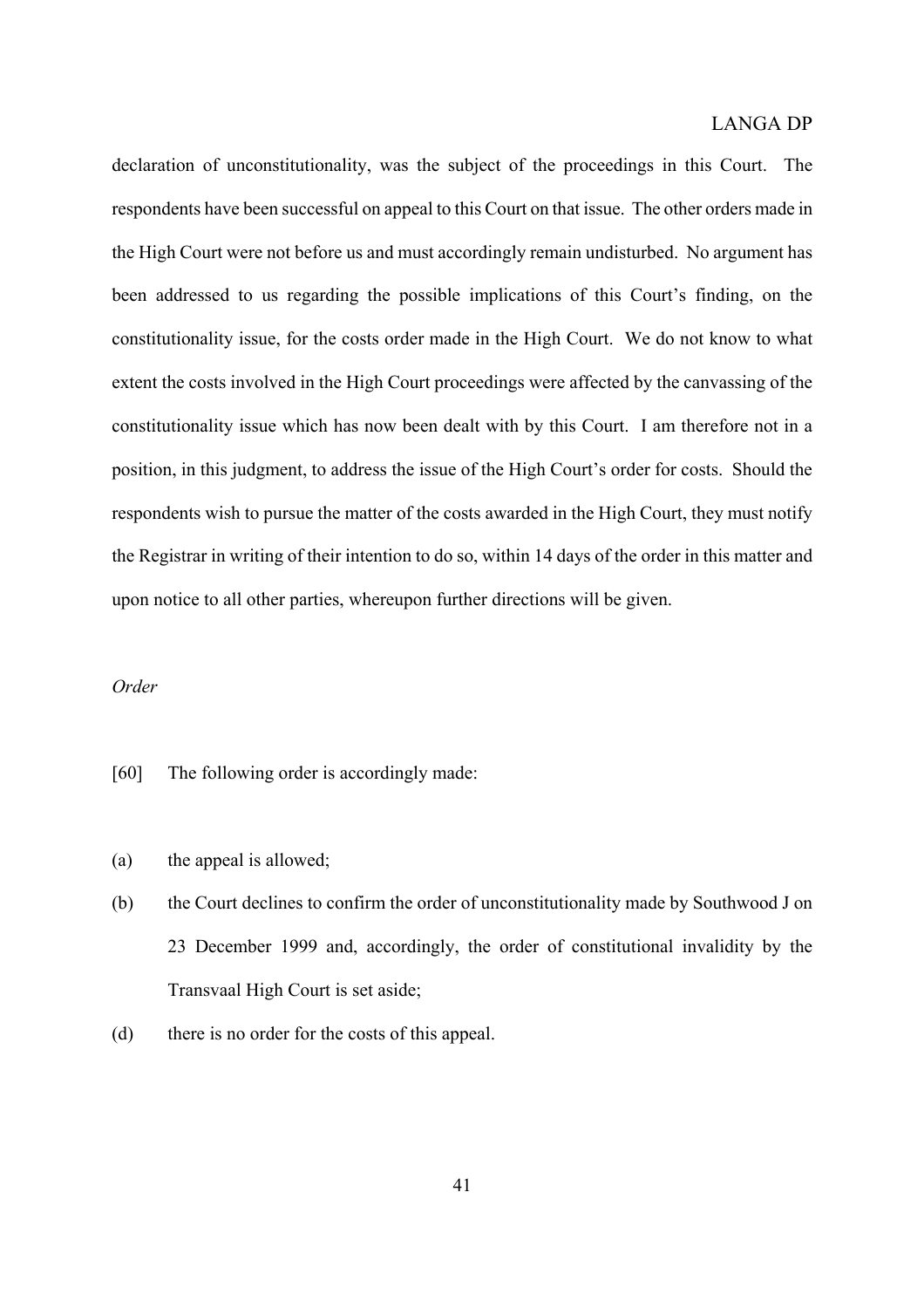Chaskalson P, Goldstone J, Kriegler J, Madala J, Mokgoro J, Ngcobo J, O'Regan J, Sachs J, Yacoob J and Cameron AJ concur in the judgment of Langa DP.